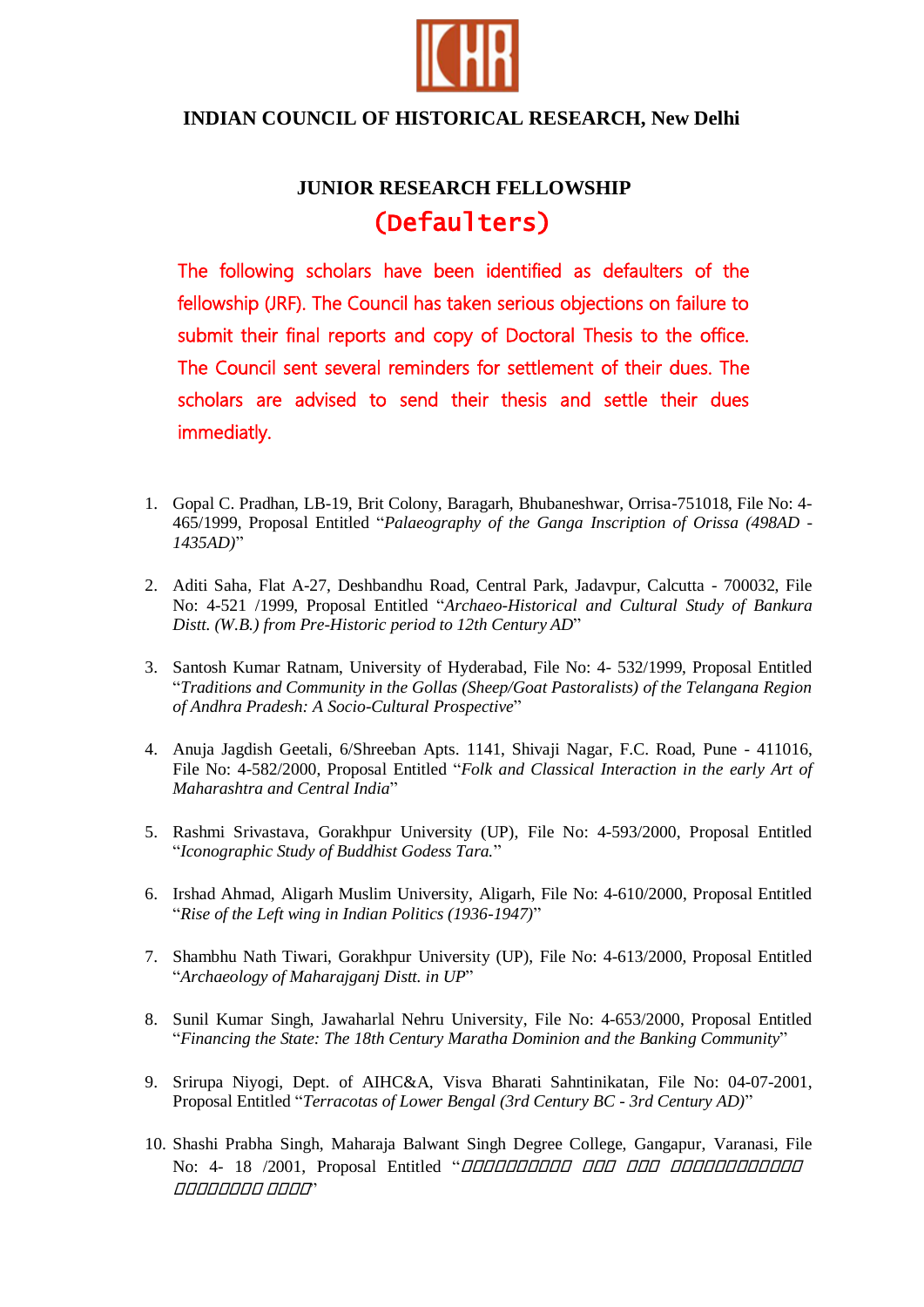- 11. Farha Deeba, Jamia Millia Islamia, File No: 4- 35 /2001, Proposal Entitled "*OOD* गगगगगगगग *16th* गग *19th* गगगगगगग गग"
- 12. M. Rajendra Reddy, University of Hyderabad, File No: 4- 37 /2001, Proposal Entitled "*Medical and Public Health Services in Erstwhile Hyderabad State with Special reference to Telangana Region (1846-1948)*"
- 13. P. Srinivas Reddy, Osmania University, File No: 4- 40/2001, Proposal Entitled "*Dr. Marri Channa Reddy: A evaluation of his Political career and personality (1919-1996)*"
- 14. Mohd. Saleem, Aligarh Muslim University, Aligarh, File No: 4-59 /2001, Proposal Entitled "*Society & Culture in Northern India during 18th Century*"
- 15. Binay Kumar, Deptt. Of Budhist Studies, University of Delhi, File No: 4-86 /2001, Proposal Entitled "गग गगगगग गगगगग गग गगगगगग गगग गगगगगगगग गग गगगगगग"
- 16. Saloni Chaturvedi, M.J.P. Rohilkhand University, Bareilly, File No: 4-95 /2001, Proposal Entitled "*Ancient Indian Travellers and Travels - A Study*"
- 17. G. Muthyala Reddy, Osmania University, Hyderabad, File No: 4-99 /2001, Proposal Entitled "*Integration of Indian States - A case study of Nizam's Dominions*"
- 18. S. Khekhali, Nagaland University, File No: 4-101/2001, Proposal Entitled "*Land systems in Nagaland*"
- 19. Bhabananda Kangpal, Manipur University, File No: 4-102 /2001, Proposal Entitled "*Movement for Greater China from 1949*"
- 20. Manju Kumari, Faculty of Arts, University of Delhi, File No: 4- 112 /2001, Proposal Entitled "*The Development of Persian Literature in Rajasthan during the Mughal period (1526 AD to 1857 AD): A critical study with special reference to Non-Muslims*"
- 21. Karabi Bharati, Gauhati University, File No: 4-119 /2001, Proposal Entitled "*Work culture in Assam from Ancient times to 1820*"
- 22. Satya Prakash Mishra, M.J.P. Rohilkhand University, Bareilly, File No: 4-148 /2001, Proposal Entitled "*Concept of Asceticism in Ancient India*"
- 23. Kallini P. Khanwalla, M.S. University of Baroda, Vadodara, File No: 4-150 /2001, Proposal Entitled "*A comparative study of Early Historic Period in North versus West India*"
- 24. G. Sumangala, Osmania University, Hyderabad, File No: 4- 159/2001, Proposal Entitled "*Dance as depicted in Kakatiyan Sculpture*"
- 25. Ms Jaspinder Kaur, Jamia Millia Islamia, File No: 4-160/2001, Proposal Entitled "*Travellers, Travelling & Transportation in the 18th Century North India*"
- 26. Manohar Singh, M.J.P. Rohilkhand University, Bareilly, File No: 4-166 /2001, Proposal Entitled "*Uttarapatha - A Demographic Study (Upto the decline of the Gupta Dynasty)*"
- 27. Sarika Joshi, C-57, Nehru Nagar, Kotra, Bhopal (MP), File No: 4-177/2001, Proposal Entitled "गगगगगगग गगगग गगग गगगग गगगगगगगग *(600* <sup>ग</sup> गग गग *100* <sup>ग</sup> गग*)* "
- 28. Kanwar Sonali J. Wadhwa, Jawaharlal Nehru University, File No: 4- 183/2001, Proposal Entitled "*Experiences and Identities as reflected in the Literature of U.P. & Punjab from the late 19th to mid 20th Century*"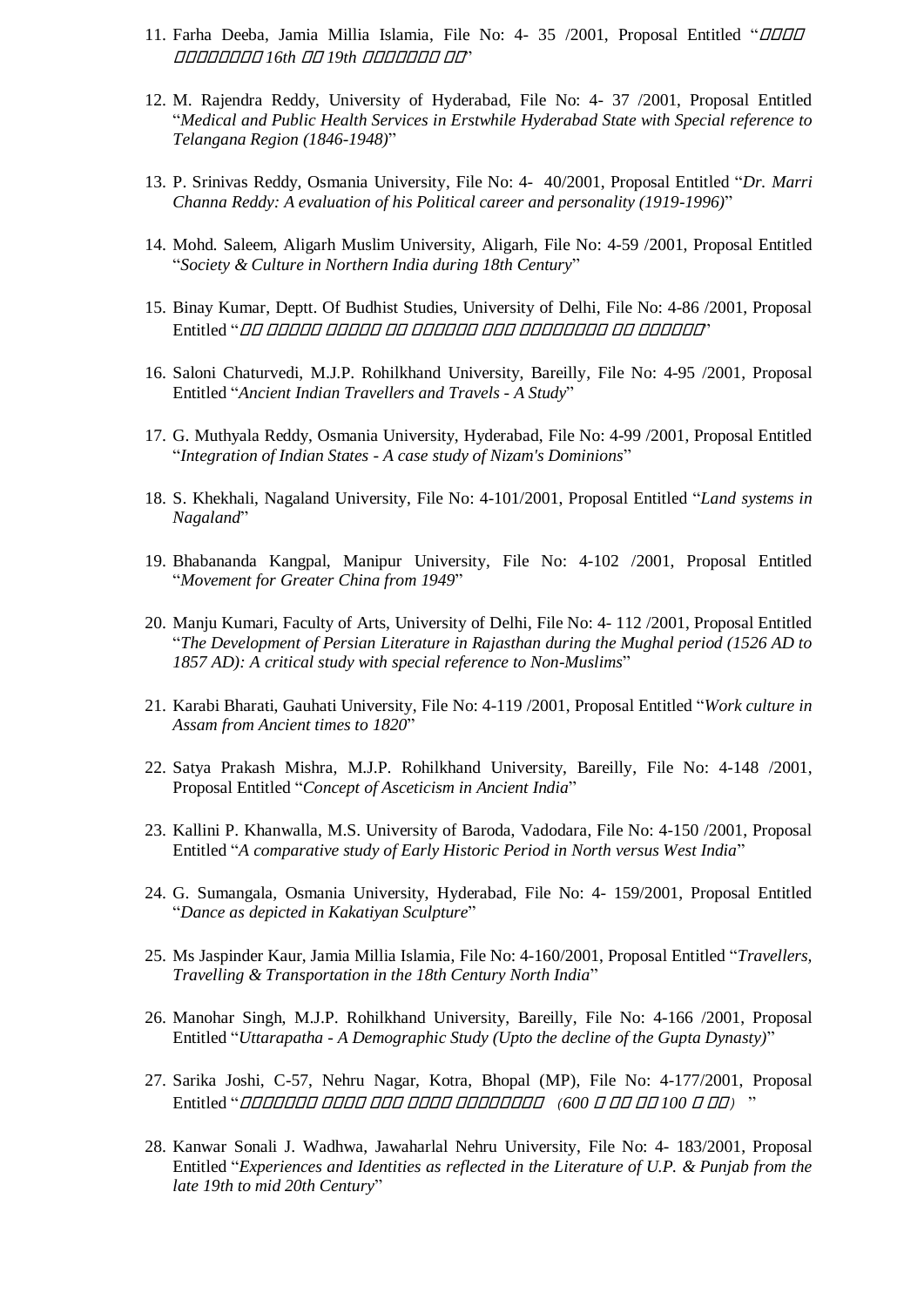- 29. Kumari Jayshree, 464/201, Shalimar Garden, Ext-II, Sahibabad (GZB), File No: 4-184 /2001, Proposal Entitled "*Status of women in Early Medieval Kashmir*"
- 30. Ashok Deep Pingolia, University of Rajasthan, Jaipur, File No: 4-198 /2002, Proposal Entitled "गगगगगगगगग गग गगगग गगगगगगगगगगग *-* गग गगगगगगगगगग गगगगगग"
- 31. Navaneeta Baruah, Gauhati University, File No: 4-206 / 2002, Proposal Entitled "*Press in Assam in the 2nd half of the 19th Century : Growth, Development and Socio-Economic Impact*"
- 32. S. Kamla Devi, Bharathidasan University, File No: 4-233/2002, Proposal Entitled "*History of cyclone in the Coromandel Coast with reference to Tamil Nadu*"
- 33. Abha Pal, University of Allahabad, File No: 4-235 / 2002, Proposal Entitled "*Origin and Process of Cultural Development in the middle ganga*"
- 34. Shonaleeka Kaul, Jawaharlal Nehru University, File No: 4-239/ 2002, Proposal Entitled "*The City in Classical Sanskrit Text of the 1st Millennium AD*"
- 35. Neelam Srivastava, DDU Garakhpur University, File No: 4-242 / 2002, Proposal Entitled "गगगगग गग गगग गगगगगग *-* गग गगगगगग"
- 36. Mohd. Shah A., University of Delhi, File No: 4-251 / 2002, Proposal Entitled "*A Comparative study of the Arabic Poetry of Malabar Distt. of Kerala and South Eastern Coastal area of Tamil Nadu during the 19th & 20th Century AD (1800 - 1985 AD)*"
- 37. I. Narasaiah, University of Hyderabad, File No: 4- 267/ 2002, Proposal Entitled "*Colonialism, Nationalism and Political Modernity: A study of Communist Party of India and The National Movement in Madras Presidency*"
- 38. Alka Sinha, D.S.B.C. College, Nainital, File No: 4-282/2002, Proposal Entitled "*Administration of Justice in British Kumaon (1815-1926)*"
- 39. Babu T. Dilli, Tamil Nadu Archieves and Historical Research, Chennai, File No: 4-286 / 2002, Proposal Entitled "*Policy of Congress Govt. towards Zamindari system in Tamil Nadu 1937-1967*"
- 40. Ms Rubaida, Aligarh Muslim University, File No: 4- 301/ 2002, Proposal Entitled "*History of the Dadu Panth during 16th and 17th Century*"
- 41. Kum. Kavya, A.N. College, Patna, Bihar, File No: 4-305 / 2002, Proposal Entitled "*Role of Youth in the Indian National Movement with special reference to Bihar from 1917 to 1947*"
- 42. Suresh K.M., Kulangara Maden (House), Kolakkatti Chal (Post), Chelembra (via), Malapuram (Distt), Kerela (state) - 673634, File No: 4- 310/ 2002, Proposal Entitled "*Vaishnava Centres of Central Travancore : A case study of Tiruvallah Temple*"
- 43. Bhawesh Bajpai, Pt. R.S. University Raipur, File No: 4- 316 2002, Proposal Entitled "*Freedom movement in Dhantari Distt (1920-1947)*"
- 44. Parvinder Mallik, Kurukshetra University, File No: 4- 325/ 2002, Proposal Entitled "*Society and Politics in late 19th Century India as reflected in the writings of Bhartendu Harishchandra*"
- 45. Abhishek Singh Amar, Jawaharlal Nehru University, File No: 4-333 / 2002, Proposal Entitled "*Alexander Cunninghan (1833-1885) and Budhist Archaeology: A Study of Archaeological Geography and Budhist Landscape with reference to Ancient Bodhganga*"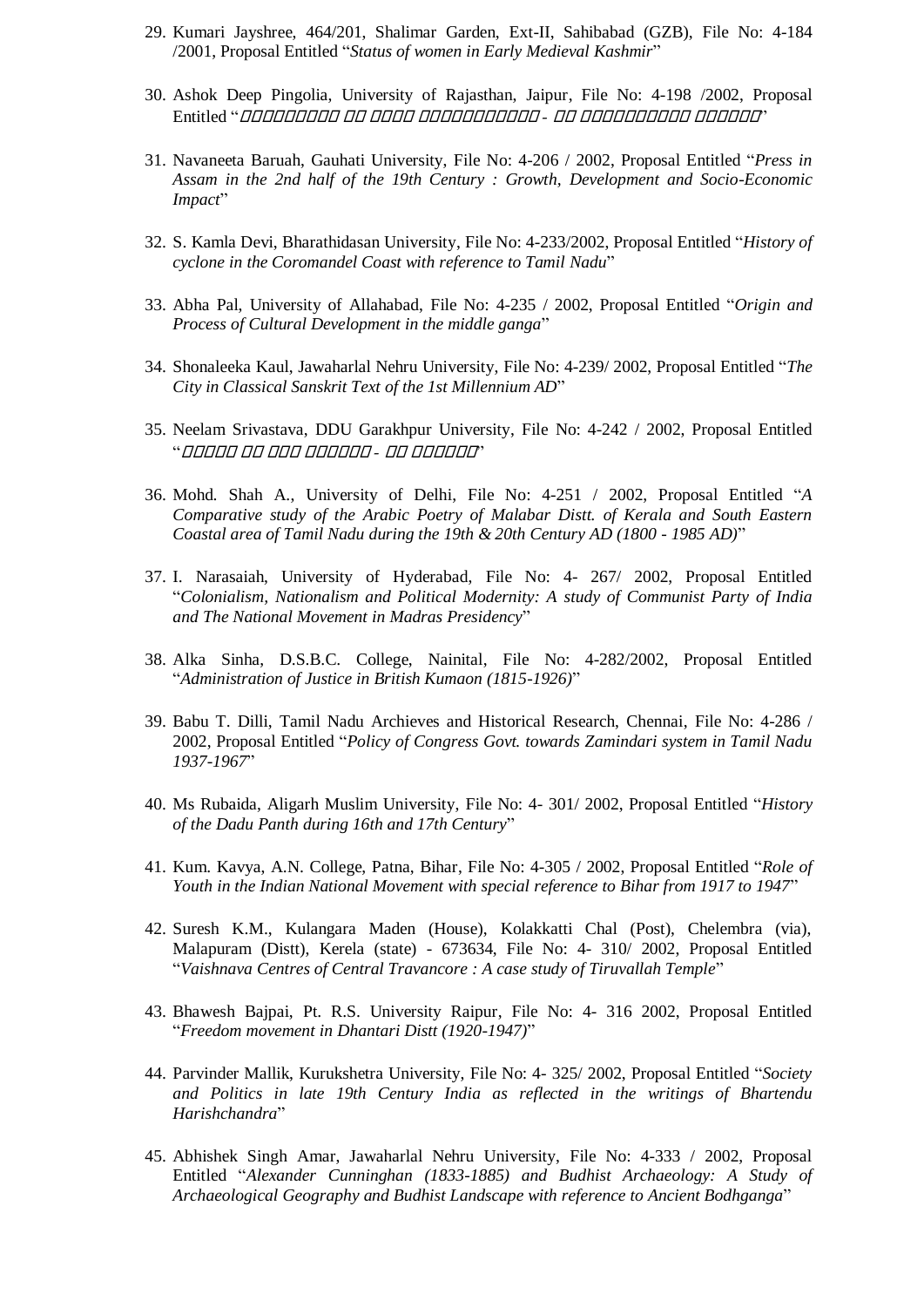- 46. T. Senthil Kumar, University of Hyderabad, File No: 4- 334/ 2002, Proposal Entitled "*Historical Narratives and popular culture in Medieval Tamil Nadu with special reference to Kaveri Delta*"
- 47. SK Mahesh Gopalan, Jawaharlal Nehru University, File No: 4-336 / 2002, Proposal Entitled "*Southern Coromandel between 1638-1740 : European Social & Commercial participation in the Tamil Country from Chandragiri to Nagapattinam*"
- 48. Chandra Shekhar, Karnataka University, File No: 4- 344/ 2002, Proposal Entitled "*Narrative Sculptures in Early Karnataka*"
- 49. Agni Kumar Hota, Jawaharlal Nehru University, File No: 4-348 / 2002, Proposal Entitled "*Text and Space in Telugu Culture A.D. 1200-1800*"
- 50. Fakhre Alam, University of Delhi, File No: 4- 381/ 2002, Proposal Entitled "*A Critical Edition of Asar-i-Shahjahani or Akbar-i-Jahangiri*"
- 51. Sanjai Kumar Rai, Allahabad University, File No: 4- 386/ 2002, Proposal Entitled "गगगगगगगगगगगगगग गगगगग गगगगगग गगग गगगगगगगगगगग गगगगगगगगग गग गगगगग *:*गग गगगगगगगगगगगगगग गगगगगग*( 1947-1977)*"
- 52. Jagjit S. Sandhu, Jawaharlal Nehru University, File No: 4- 436/2002, Proposal Entitled "*Local Networks of Colonial Policing and Rural Crime in Punjab 1861-1961*"
- 53. Diraj Kumar Dubey, DDU University of Gorakhpur, File No: 4-440 /2002, Proposal Entitled "गगगगगगगग गगगगगगग गग गगगगगगगगगगग गग गगगगगगगग गगगगगगगगगग गगग गगगगगगगगगगगगग गगगगगग*(* गगगगग गग गगगग गगगगगगग गगगगगगग गग*)*"
- 54. Dhirendra K. Sengar, Aligarh Muslim University, File No: 4- 445/2002, Proposal Entitled "*Society and Culture in Early Medieval Rajasthan (from 7th to 12th Century)*"
- 55. Anita Shukla, Pt. R.S. University, Raipur, File No: 4- 459/2002, Proposal Entitled "गगगगगगगगगग गगग गगगगगगगगग गगगगग गग गगगगग गगग गगगगगगग गगगग गग गगगगगग"
- 56. Anamika Biswas, National Museum Institute of History of Art, Museology and Conservation, New Delhi, File No: 4-461/2002, Proposal Entitled "*Ramkinkar Baij in Modern Indian Art (His life, time and art - a study)*"
- 57. Madhu Tiwari, Allahabad University, File No: 4- 463/2002, Proposal Entitled "*Imageries of Konark - A Socio-Cultural Study*"
- 58. Birendra Kumar, Jawaharlal Nehru University, File No: 4- 471/2002, Proposal Entitled "*Merchant, Merchant Communities and Ethics in 17th and 18th Century Western India*"
- 59. Narasimha, Osmania University, Hyderabad, File No: 4- 472/2002, Proposal Entitled "*Economic and Employment Potential of Archaeological Monuments in Andhra Pradesh - A Case Study*"
- 60. Saifuddin Ahmad, Jawaharlal Nehru University, File No: 4- 489/2002, Proposal Entitled "*Opposition and Dissent in the Agrarian Sector in the Gangetic Basin - 17th and Early 18th Century*"
- 61. Ms Jyothi Samala, File No: 494/2003-JRF, Proposal Entitled "*Famines and Famine Relief Measures in Rayalaseema Under the Colonila Rule 1800-1947 AD*"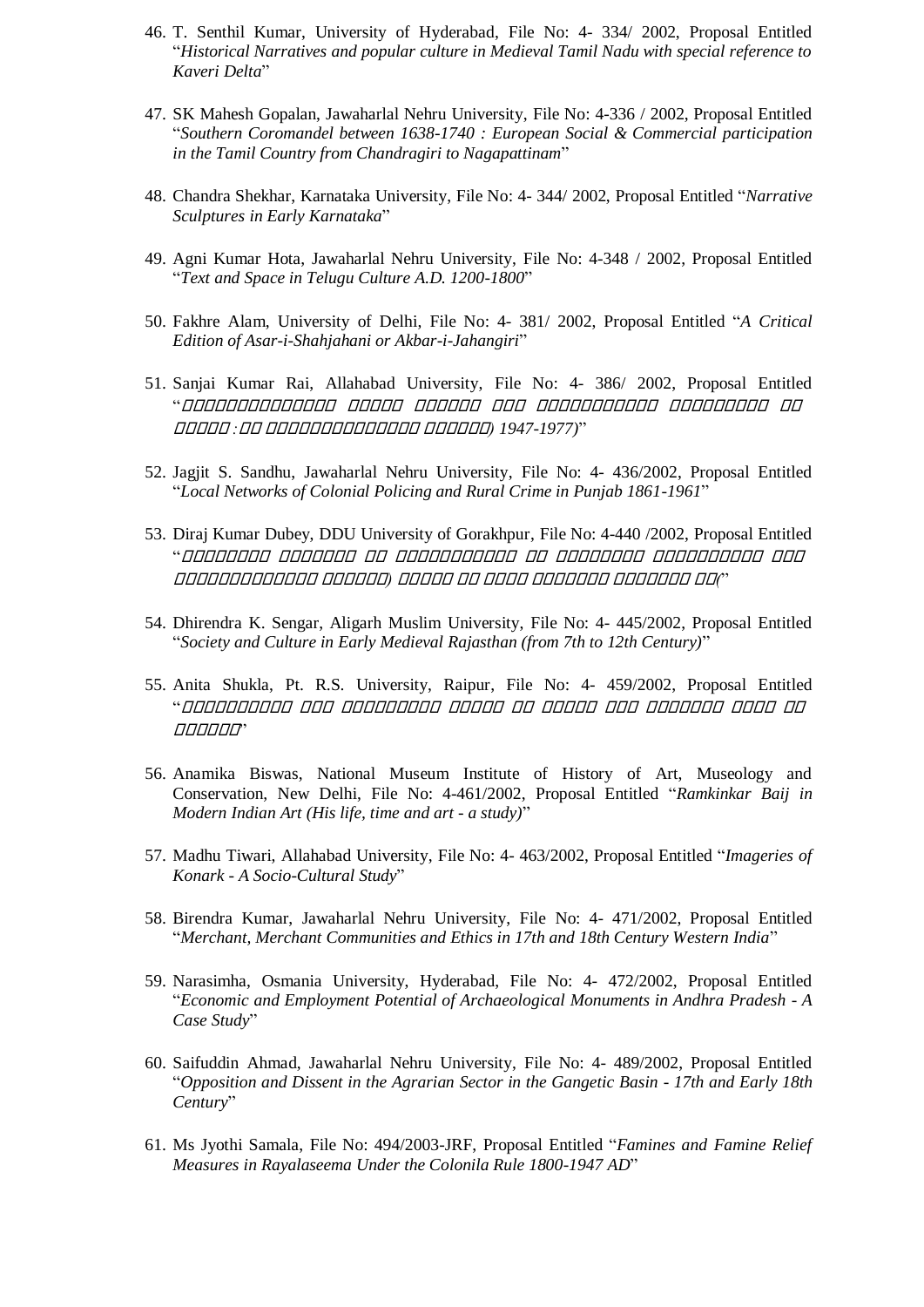- 62. Ms Rafat Numa, File No: 509/2003-JRF, Proposal Entitled "*Socal Demography of Turani and Rajput Families (1526 -1707)*"
- 63. Sh. Ashutosh Kumar, File No: 512/2003-JRF, Proposal Entitled "*Companies, Merchants and Mugal Officialas at Surat in the 17th Centuries*"
- 64. Ms Vinital Agrawal, File No: 527/2003-JRF, Proposal Entitled "*Myth and Realty : The Changing Position of Women in the Dharmashastras*"
- 65. Ms Shubhangi Kandile Deccan College, Pune, File No: 61/2004-JRF, Proposal Entitled "*Ethaolinguistic Study of Madhdev Kolis*"
- 66. Ms Shazia Shafiq Jan University of Kashmir, Srinagar, File No: 94/2004-JRF, Proposal Entitled "*A Study of Kashmir under the Kushanas*"
- 67. Ms Sarah Hussain NE Hill University, Meghalaya, File No: 110/2004-JRF, Proposal Entitled "*Resitance Pacification and Consolidation of British Rule in the Tribla and Forntier Areas of Burma (1885 - 1935)*"
- 68. Ms Daisy Phukan Gauhati University, Assam, File No: 136/2004-JRF, Proposal Entitled "*Women and their Role in the Ahom Kingdom*"
- 69. Shri Prahlad Sharma, File No: 160/2004-JRF, Proposal Entitled "*Pleistocene Stratigraphy and Pre Historic Cultures of Lower Chambal Valley*"
- 70. Sh V.B. Naganagouda, File No: 206/2004-JRF, Proposal Entitled "*Archaeology of Mundargi Taluk*"
- 71. MS Pooja Verma, File No: 261/2004-JRF, Proposal Entitled "*Purva Jaipur Reyasat Ki Samajik Va Arthik Sthiti (1803-1880 Isvi) Vyavsik Jatiyo Ke Vishesh Sandarbh Mein*"
- 72. Sh. Santosh Kr. V.K. Shree Sankaracharya University of Sanskrit Kerala, File No: 287/2004-JRF, Proposal Entitled "*The Historical Transformation of Kurichia Community - From Pazhassi Revolt to Naxalite movement*"
- 73. Shri Kashif Iqbal, Jamia Millia Islamia, File No: 295/2004-JRF, Proposal Entitled "*Health Condition of Labouring Masses in Calcutta and Its Suburbs 1890-1940*"
- 74. Sh Samson Sitihou, File No: 302/2004-JRF, Proposal Entitled "*Women in Manipur in the Post Colonial Period*"
- 75. Shri Shailendra Singh Solanki, File No: 376/2004-JRF, Proposal Entitled "*Uttar Bharat Mein Samajik Parivartan Ke Pratikriya Lagbhag 7vi Sati Ke Madhya Se Lagbhag 13vi Sati Ke Madhya Tak*"
- 76. Shri M. Rajesh, File No: 377/2004-JRF, Proposal Entitled "*Archaeology of Southern Tamilnadu With Special Reference to Vaippar and Arjuna Rive Basin - A Study*"
- 77. Ms Manimekalai Samayamuthu, File No: 412/2005-JRF, Proposal Entitled "*Folk Deity Worship and Cultural Theories (Sivagangai Distt)*"
- 78. Shri Dhirendra Kr. Pandey DDU Gorakhpur University Gorakhpur, UP, File No: 438/2005- JRF, Proposal Entitled "*Aandh-Satavahan Yugeen Samaj Evam Sanskriti Ka Alochnatmak Adhyayan*"
- 79. Ms Madhuri Gupta, File No: 442/2005-JRF, Proposal Entitled "*Re-thinking Historical Process: Western Rajasthan, C.800-1500 AD*"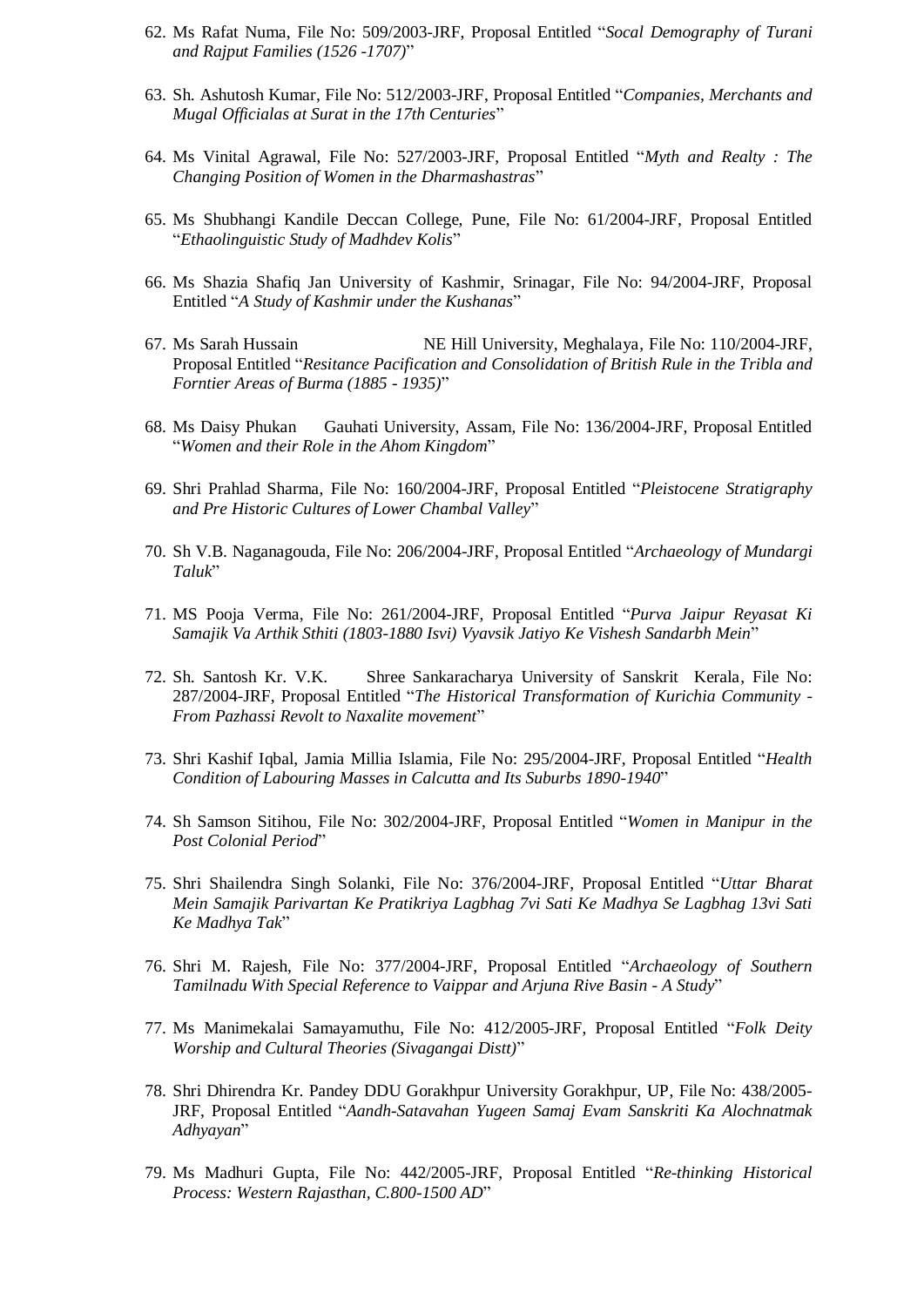- 80. Sh Manoj Kumar Verma, File No: 458/2005-JRF, Proposal Entitled "*Uttar Pradesh Evam Rajasthan Kshetron Se Prant Jain Abhilekhon Ka Adhyayan*"
- 81. Sh. S.Khaja Moideen, File No: 462/2005-JRF, Proposal Entitled "*The British Residency in Tanjore : A Study*"
- 82. Sh G. Jayaram, File No: 476/2005-JRF, Proposal Entitled "*Cultural Tourism in Nalgonda District - A Study*"
- 83. Shri K. Felix, File No: 482/2005-JRF, Proposal Entitled "*A Study of the Methodist Missionaries in Hyderabad State from AD 1856-1956*"
- 84. Ms Yogwati Pareek, File No: 486/2005-JRF, Proposal Entitled "*Bhartiya Rashjtriya Andolana men marwadi Samudai ki Bhumika*"
- 85. Ms Jaya Kiran, File No: 507/2005-JRF, Proposal Entitled "*The Origin and Evolution of Maitreya Cult*"
- 86. Ms Priti Bagde, File No: 510/2005-JRF, Proposal Entitled "*Purya Madhyakaleen Malwa Ka Sanskritik Parivasha Ek Vivechanatamak Adhyayan 700-1305 Isvi*"
- 87. Ms Kanchan Lata Tripathi, File No: 523/2005-JRF, Proposal Entitled "*The Role of United Provincial Congress Committee in National Movement*"
- 88. Ms Neetu Rajpurohit, File No: 525/2005-JRF, Proposal Entitled "*Uttaranchal Mein Nath Sampardaya: Ek Aitihasik Adhyayan*"
- 89. Ms Arshi Mobeen, File No: 528/2005-JRF, Proposal Entitled "*Jahan Ara: The Biography of Libral Mughal Princess*"
- 90. Ms Mamta Tanwar University of Rajasthan, Jaipur, File No: 553/2005-JRF, Proposal Entitled "*A Historical and Cultural Study of the Tanwar Nobility of Rajasthan 1700-1957 AD*"
- 91. Ms Haobam Gunabati, File No: 560/2005-JRF, Proposal Entitled "*Behavioral Ecology of Hunter - Gatherers of Late Pre-History in India*"
- 92. Ms Sonia Vig, File No: 563/2005-JRF, Proposal Entitled "*State Society and Custom in Colonial Punjab*"
- 93. Shri Rajeeva Kumar Rai`, File No: 585/2005-JRF, Proposal Entitled "*Agricultural Systems as Reflected in the Smritis*"
- 94. Ms Seema Mamta Kujur, File No: 627/2005-JRF, Proposal Entitled "*Archaeology of Jharkhand (With Special Reference to Hazaribagh)*"
- 95. Shri Shankar Lal Yadav, File No: 641/2005-JRF, Proposal Entitled "*Prachin Bharat Me Krishi Awam Krishko Ki Dasa (Maurya Kal Se Gupta Kal Tak)*"
- 96. Ms Swapna Bujar Baruah, File No: 649/2005-JRF, Proposal Entitled "*Construction of Locality in Contemporary Life: Relevance of Mythology in Brahmaputra Valley*"
- 97. Ms Ditipriya Reddy Chatterjee, File No: 650/2005-JRF, Proposal Entitled "*Early Historic Cultural Contacts Between Vidarbha and Late Regions*"
- 98. Shri Ramajayam P. JNU, New Delhi, File No: 662/2005-JRF, Proposal Entitled "*Muslim Identity Politics: A Study of Tamil Nadu Since 1981*"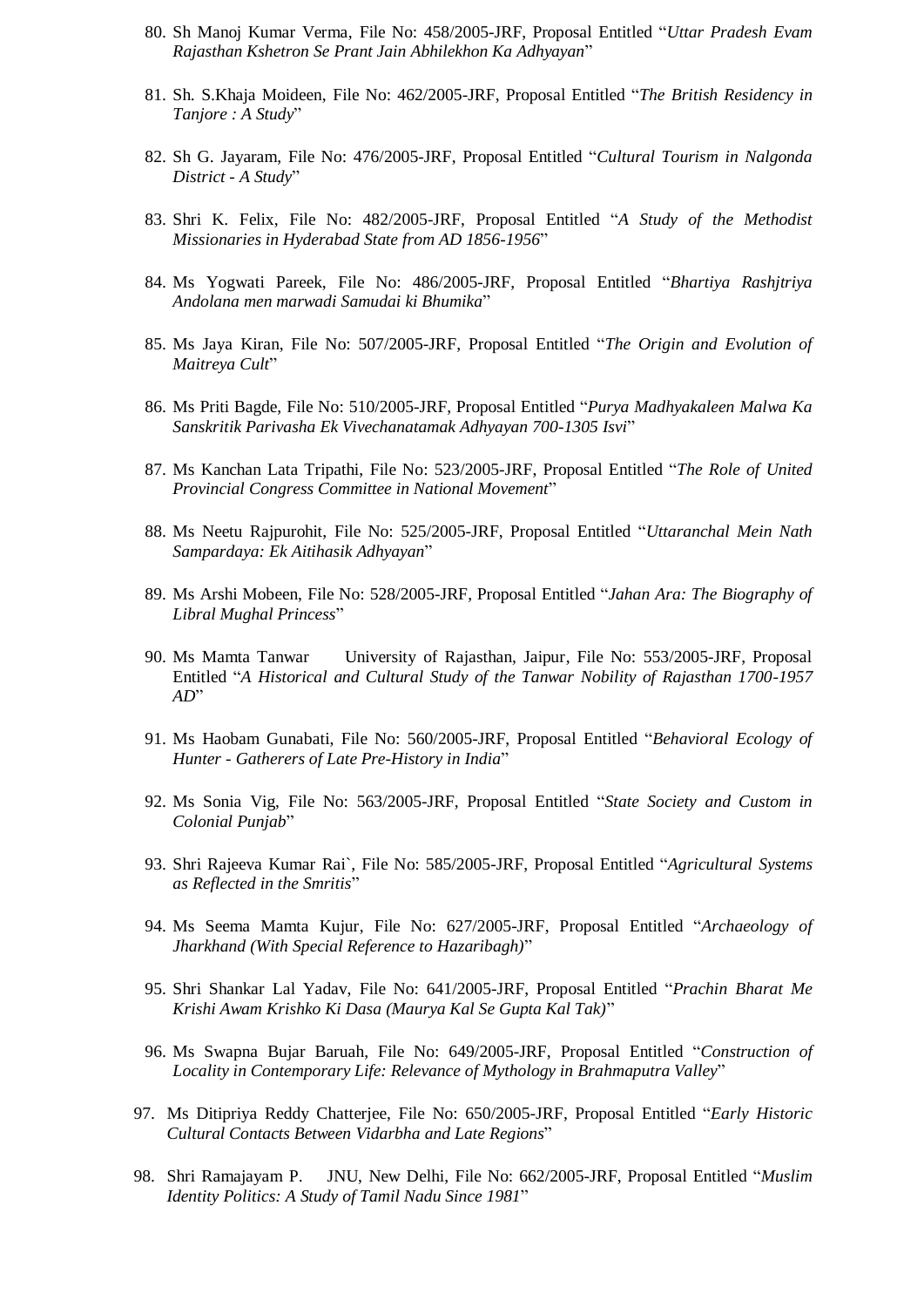- 99. Shri Jishnu Dasgupta, File No: 671/2005-JRF, Proposal Entitled "*Social Basis of Organised olitics in Bihar*"
- 100. Ms P. Sumathi, File No: 672/2005-JRF, Proposal Entitled "*Denotified Community Culture and History*"
- 101. Ms Lalruatpuii, File No: 673/2005-JRF, Proposal Entitled "*Women Rights in Mizoram: A Gendered History*"
- 102. Shri Osamazaid Rahaman, Jawaharlal Nehru University, New Delhi, File No: 674/2005-JRF, Proposal Entitled "*The Port of Calcutta: The Port Trust and the Labour Force (1870-1970)*"
- 103. Ms Pawar Manjushri, File No: 684/2005-JRF, Proposal Entitled "*Rajarshi shahu chh. And the British Pramount Power in India*"
- 104. Shri Qamar-ul-Hasan, File No: 698/2005-JRF, Proposal Entitled "*Literary Journalism in Urdu 1901-47*"
- 105. Shri Rakesh Kumar Yadav, University of Rajasthan, Jaipur, File No: 719/2005-JRF, Proposal Entitled "*Prachin Bharat Me Krishi Evam Siechiya Vavastha: Ek Samikshatamak Evam Tulanatmak Adyayan (Arambhik Kal Se 1000 Isvi Tak)*"
- 106. Shri Chintala Hari Kumar, File No: 727/2005-JRF, Proposal Entitled "*Upliftment of the Schedule Castes Educational Policy in Andhra Pradesh 1956-2000 AD*"
- 107. Ms Amrita Sarkar, File No: 739/2005-JRF, Proposal Entitled "*A Study of Cultural Development from Early to Mature Chalcolithic in Mewar Region of Rajasthan*"
- 108. Shri Rupali Maini, File No: 756/2005-JRF, Proposal Entitled "*Situating Women in the Society of Kashmir (c. 600-1200)*"
- 109. Ms Ekta Singh, File No: 766/2005-JRF, Proposal Entitled "*Maharashtra Ke Mahila Sudhar Andolan Me Pandit Ramabai Ke Bhumika Ka Vishlesanatmak Adhyayan*"
- 110. Shri D. Rajaram, File No: 767/2005-JRF, Proposal Entitled "*The Most Backward Castes of Telangana - A Socio-Economic Study 1901-1951*"
- 111. Shri Amjad Iqbal Khan, Jawaharlal Nehru University, New Delhi, File No: 775/2005-JRF, Proposal Entitled "*Historical and Literary Importance of Tarikh-E-Rashidi of Mirza Haider Doghlat*"
- 112. Shri Rakesh Kumar Tiwari, File No: 780/2005-JRF, Proposal Entitled "*Growth of Indigo Culture in Eastern Uttar Pradesh During the Second Half of the 19th Century: A Study of the Varanasi and Gorakhpur Division*"
- 113. Ms Divya Banka University of Rajasthan, Jaipur, File No: 797/2005-JRF, Proposal Entitled "*Rajasthan Mein Jain Sawatambar Narapanth: Darshanik Evam Samajik Pakash Ka Adhyayan 1760-1880*"
- 114. Md Kashif JNU, New Delhi, File No: 11/2006-JRF, Proposal Entitled "*Cultural Reflection with the urdu Novels of the later half of the 19th Century (in the light of the Novels of Nazir Ahmad Sanshar Sharar Aur Ruswa*"
- 115. Shri Anil Kumar Choudahry, File No: 18/2006-JRF, Proposal Entitled "*Madhyakaleen Nagour Ka Sanskritik Evam Arthik Vivechan 1200 Isvi Se 1207 Isvi Tak*"
- 116. Ms Priya P. Kulkarni, File No: 20/2006-JRF, Proposal Entitled "*Water management during historical Period in coastal Ratnagiri Distt. Maharashtra*"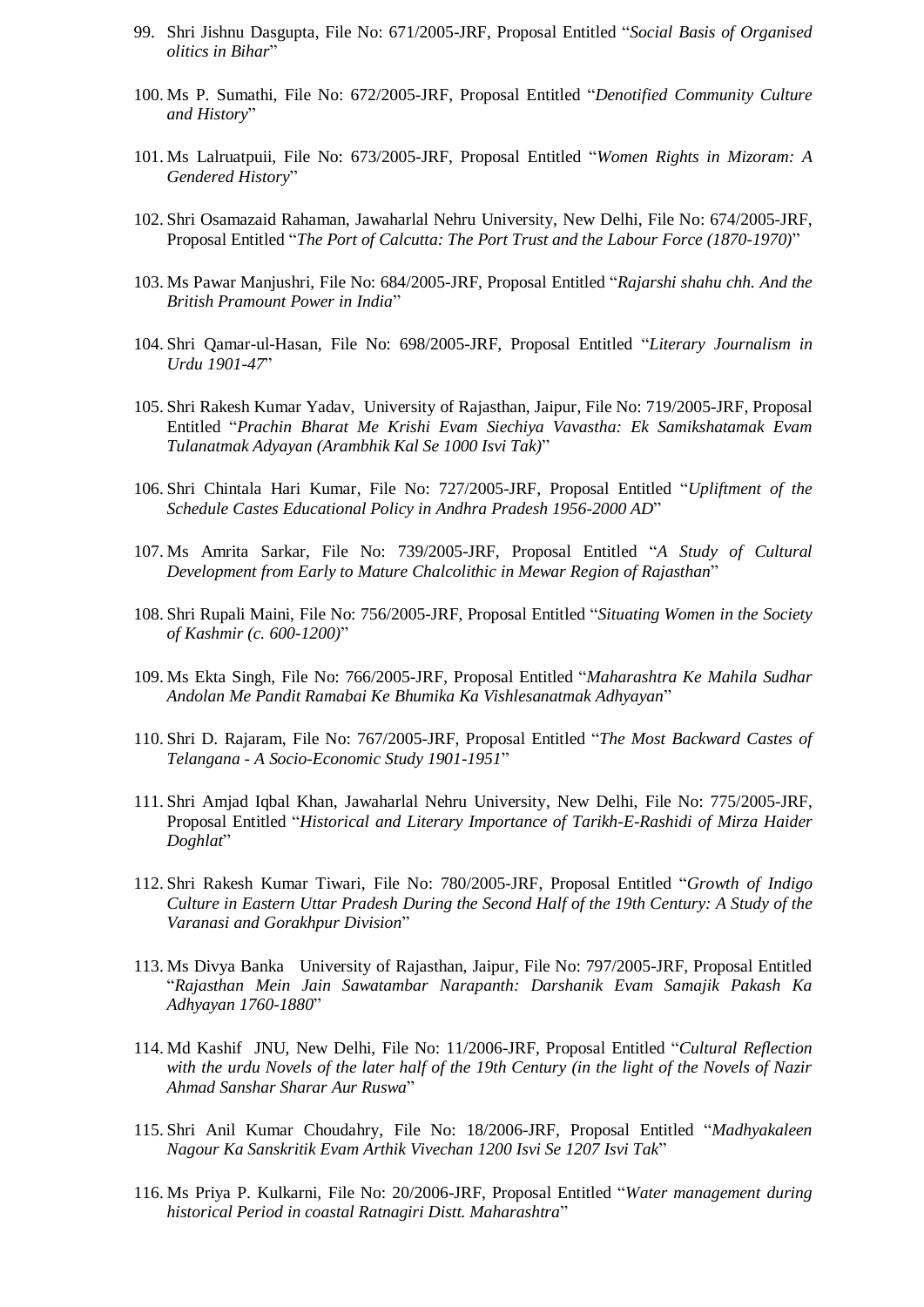- 117. Shri M. Shrishu Dass, File No: 30/2006-JRF, Proposal Entitled "*Protestant Missionaries an depressed Classes in Southern Tamil Nadu (1813-1947*"
- 118. Shri A.S. Shngreiyo JNU, New Delhiq, File No: 32/2006-JRF, Proposal Entitled "*The English East India Company and Trade the Coromande 1640-1740*"
- 119. Ms Nitu Sinha, File No: 35/2006-JRF, Proposal Entitled "*Swantrata Ke Baad Bihar Mein Mahilaou Ki Shikha*"
- 120. Ms Saroj Bangaru, File No: 36/2006-JRF, Proposal Entitled "*A Social History of the University : The formation of Osmania University, Andhra and Sri Venkateswara University 1918-1954*"
- 121. Ms Rashmi Pathak, MJP Rohilkhand University, Bareilly, UP, File No: 48/2006-JRF, Proposal Entitled "*Moder Dalit Movement and Mahatama Jotiba Phule - A Study*"
- 122. Ms Jyoti Chourasia, File No: 50/2006-JRF, Proposal Entitled "*MadhyaPrant Tatha Bararar mein Shikha Ke Vikas Mein Vidhan Sabha Ki Bhomika 1937-1956*"
- 123. Ms Swagati Deo Utkal University Orissa, File No: 57/2006-JRF, Proposal Entitled "*Social and Cultural Trends in Orissa during Mughal Period*"
- 124. Shri Anand Prakash Pathak, BHU, Varanasi, UP, File No: 73/2006-JRF, Proposal Entitled "*Prachin Bhartiya Paripaxiya mein Ashok Ki Dham Niti Va Uski Sartakta (Ek Vishlexnatmak Servexan)*"
- 125. Ms Savita Kavia, University of Rajasthan, Rajasthan, File No: 78/2006-JRF, Proposal Entitled "*Bikaner Ke Shasakon Ka Kala Evam Sahitya Ke Kshetra Mein Yogdan (1488-1872)*"
- 126. Shri Sushata Mallick, File No: 87/2006-JRF, Proposal Entitled "*Cellular Jail of Andaman : Political Prisones and their contribution in the Indian Freedom Struggle*"
- 127. Shri Ashok Kumar, File No: 88/2006-JRF, Proposal Entitled "*Prachin Bharat Mein Krishi Mein Vigyanik Evam Taknik ka Yogdan Ka Aitihasik Adhyayan*"
- 128. Shri Salil Sinha, Patna University Patna, File No: 91/2006-JRF, Proposal Entitled "*A Study of Sir Syedhmad Khans Egalitarian Ethos in the Promotion of Education among the Muslims of India*"
- 129. Ms Devi L., M.S. University, Tamil Nadu, File No: 94/2006-JRF, Proposal Entitled "*The Jidicial Administration in Madurai District 1858-1947*"
- 130. Ms Ghazzale Shabbana, AMU, Aligarh, UP, File No: 107/2006-JRF, Proposal Entitled "*Disputes over sharing of Trans Border River in West Asia*"
- 131. Shri Mehdi Baqir, File No: 112/2006-JRF, Jamia Millia Islamia, New Maulana Mohammad Ali Jauhar Marg, Jamia Nagar, New Delhi-110025, Proposal Entitled "*Shah Nasr-e-Fath-ekangra Tadween O Tahqeequi Motalea*"
- 132. Shri Ningthoujam S. Singh, University of Delhi, File No: 113/2006-JRF, Proposal Entitled "*Social aTransformation and emerging Identities in Manipur : Meteis and the Political Struggle of the Region*"
- 133. Shri Santosh Kumar Yadav, File No: 114/2006-JRF, Proposal Entitled "*Pala Evam Pratihar Abhilekhon Mein Bhoomidan*"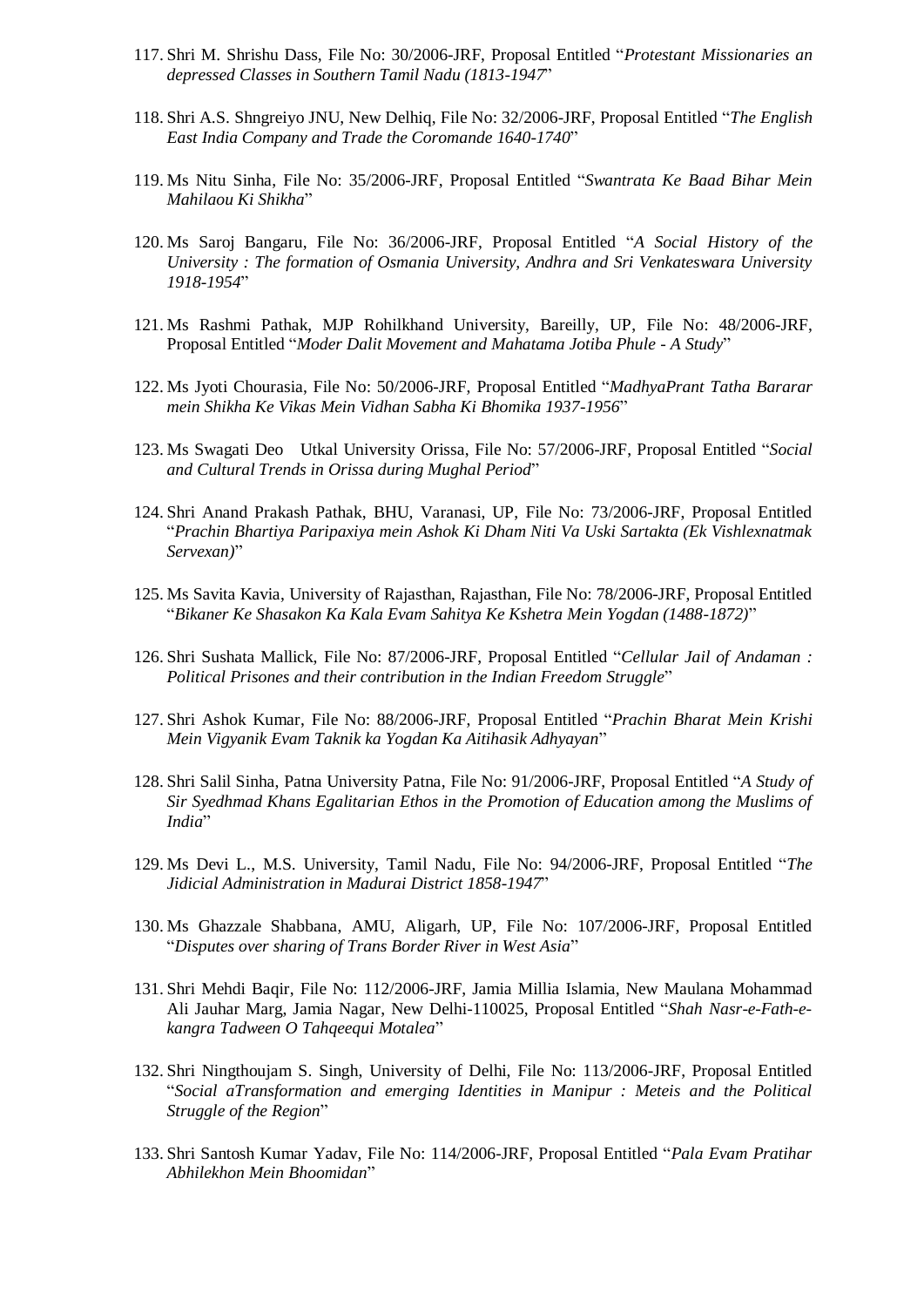- 134. Ms Pooja Sharma, Indira Gandhi Sangit Vishwavidyalaya Chattisgarh, File No: 122/2006- JRF, Proposal Entitled "*Kathak Neetaya Ka Jaipur Gharna: Ek Samrag Adhyayan*"
- 135. Shri Bikash Nath, File No: 128/2006-JRF, Proposal Entitled "*Working Class in Assam and the Indian National Movement*"
- 136. Ms Meenakshi Parewa, File No: 138/2006-JRF, Proposal Entitled "*Dadu Panth Ka Udbhav Evam Vikas Aitihasik Va Sanskritik Adhyayan*"
- 137. Shri Damera Bikashapathi, Kakatiya University, Warangal, AP, File No: 149/2006-JRF, Proposal Entitled "*Caste Discrination in Revenue Records - A Study of Erstwhile Warangal Suba (1936-1976)*"
- 138. Shri Abdul Qainum, JNU, New Delhi, File No: 150/2006-JRF, Proposal Entitled "*Comparative Study of National & Social Conecepts in the Writngs of Sir Syed & Abul Kalam Azad*"
- 139. Md Sobrabuddin, Jadavpur University, Kolkata, File No: 152/2006-JRF, Proposal Entitled "*The Himalayas and the Raj : 1765-1947*"
- 140. Shri Nurulhaque Siwani, JNU, New Delhi, File No: 159/2006-JRF, Proposal Entitled "*Historical and Literary Importance of Insha (epistolography) in Indo-Persian Liteature : A Evaluative Study*"
- 141. Ms Maryam Farooqi, File No: 160/2006-JRF, Proposal Entitled "*Sufis and Women in Medieval North India*"
- 142. Shri Rama Prasada Tripathy, Delhi Univesity, Delhi, File No: 167/2006-JRF, Proposal Entitled "*Impact of Socio-Economie Change on Tribals of Orissa, 1880s-1960s (Speical Reference to Southern Orissa)*"
- 143. Shri Roshan Lal, MD University, Rohatak, Haryana, File No: 171/2006-JRF, Proposal Entitled "*Punjab ki Rajniti Aur Haryana 1935-1967*"
- 144. Shri Rajendra Kumar Basumatary, Gauhati University, Guwahati, File No: 192/2006-JRF, Proposal Entitled "*Gibi Bithai and Boro Oral Tradition : An Analyticla Study*"
- 145. Ms Puspanjali Sahu, File No: 194/2006-JRF, Proposal Entitled "*A Study on the Jonk River Valley : Archaeology and History*"
- 146. Shri Krishna Kumar Satankar, File No: 201/2006-JRF, Proposal Entitled "*Madhyapradesh mein Jungle Satyagraha Andolan - Ek Adhyayan*"
- 147. Ms Karabi Bhartati Mizoram University, Aizawal, File No: 209/2006-JRF, Proposal Entitled "*Changing Status of Women in Arunchal Pradesh Since Independence : A Case Study of Tani Group of Tribes*"
- 148. Shri A. Rajeeru, Kakatiya University, File No: 228/2006-JRF, Proposal Entitled "*Growth of Literature Under Qutb Shahis of Golconda with Speical Reference to Telugu Literature*"
- 149. Ms Rosemery Kamei, File No: 233/2006-JRF, Proposal Entitled "*The Nagas of Manipur Valley: A Historical Study of their Social and Cultural Life*"
- 150. Sh. Md. Afzal Hussain, University of Delhi, File No: 236/2006-JRF, Proposal Entitled "*Aazadi Ke Baad Hindustan Mein Urdu Sahafat*"
- 151. Sh G. Karuppucharmy, Madurai Kamraj University, Madurai, File No: 249/2006-JRF, Proposal Entitled "*The Judicial Administration in Madurai District Upto 1947*"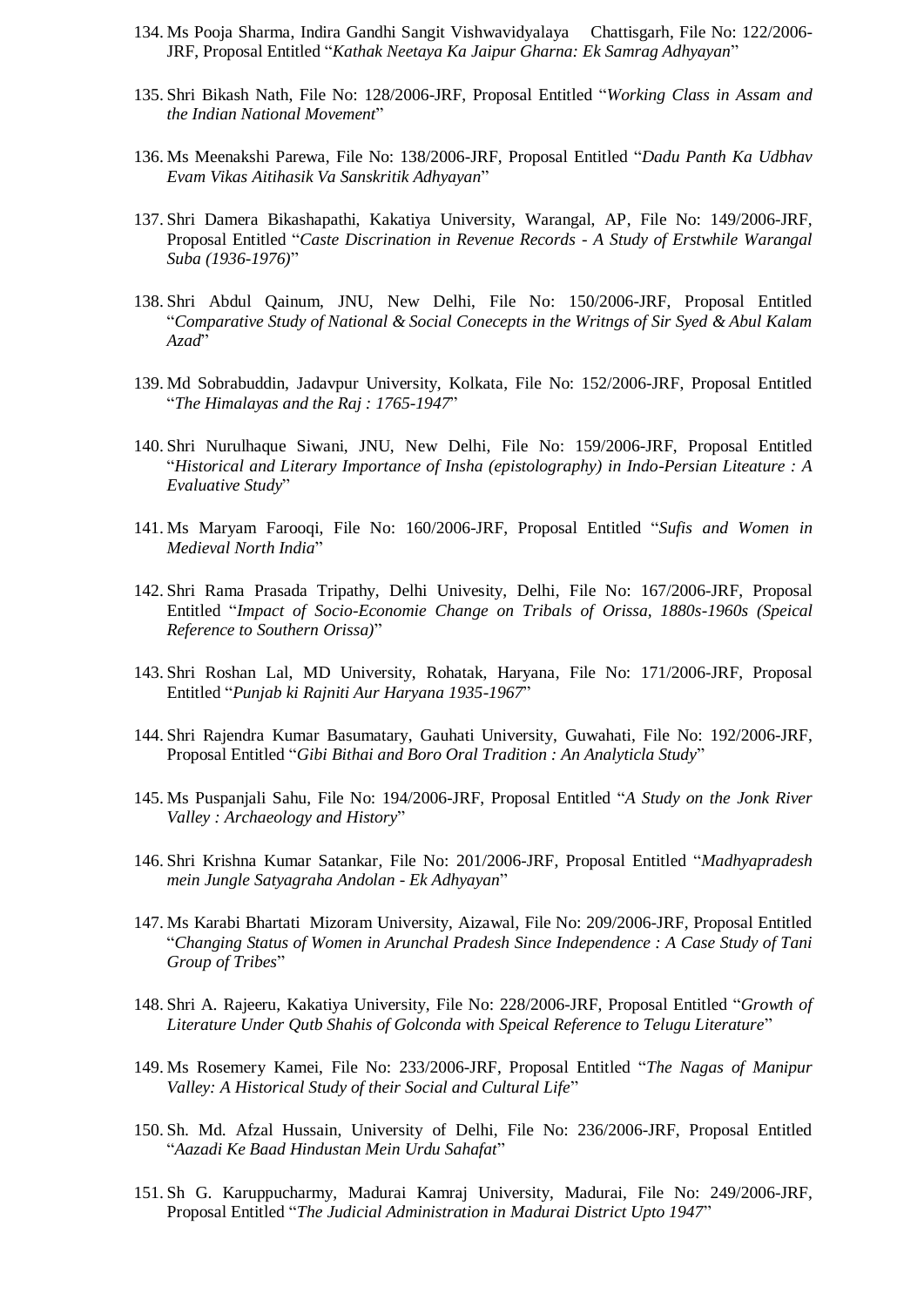- 152. Ms Poonam Sheemar, JNU, New Delhi, File No: 263/2006-JRF, Proposal Entitled "*Gender and Sexuality in Mughul India*"
- 153. Shri Jeetendra Kumar, File No: 270/2006-JRF, Proposal Entitled "*Decorative and Auspicious Motifs in the Pratihara Art*"
- 154. Hemant Kumar Meena, University of Rajasthan, File No: 273/2006-JRF, Proposal Entitled "*18vi Shatabi Mein Rajasthan Per Marathon Ke Akraman Evam Prabhav*"
- 155. Shri Jagdeep Singh Punjabi University, Patiala, File No: 277/2006-JRF, Proposal Entitled "*The Socio -Economic Transformation in Punjab 1901-1947*"
- 156. Shri Kalyan Kumar, File No: 281/2007-JRF, Proposal Entitled "*Class, Politics and Ideology: The Making of Jamshedpur City*"
- 157. Ms Smriti Haricharna, Anna University, File No: 290/2007-JRF, Proposal Entitled "*Megalithic Burials Around Chennai*"
- 158. Shri Pankaj Goyel, Deemed University, Pune, File No: 292/2007-JRF, Proposal Entitled "*Investigations into Animal Based Subsistence of Hrappan Culture in Gujarat With Speical reference to Kanmer*"
- 159. Sh Elangbam Khogen Singh, Manipur University, File No: 307/2007-JRF, Proposal Entitled "*The Buddhist Remains in North-East India*"
- 160. Sh Vikash Kumar, Patna University, Patna, File No: 311/2007-JRF, Proposal Entitled "*Bihar Prant Mein Kisan Andolan Ke Sthamb-Pandit Yadunandan Sharma (1930-1975)*"
- 161. Ms Vijay Lakshmi Pandey, BHU, Varanasi, UP, File No: 312/07-JRF, Proposal Entitled "*Prachin Bhartiya Itihas Ke Adhyayan Ke Adhunik Drishtkoon: D.D. Kaushambi Ke Vishesh Sandarbh Mein*"
- 162. Ms Anubhuti Srivastava, BHU, Varanasi, UP, File No: 313/2007-JRF, Proposal Entitled "*Pritiharo Ke ShasanKaal Ka Sanskritik Adhyayan*"
- 163. Md Rais Khan, Allahabad University, Allahabad, UP, File No: 320/2007-JRF, Proposal Entitled "*Political Issues of Muslims and their Role in Provincial Legislature of UP 1921- 1937 : A Critical Study*"
- 164. Shri V.S. Prasanth, MS University, Tamil Nadu, File No: 326/2007-JRF, Proposal Entitled "*The Charitable Institution in Travancore in 1729-1936: A Study*"
- 165. Shri Sachin Kumar, File No: 327/2007-JRF, Proposal Entitled "*Uttar Pradesh Mein Krantikakri Andolan Tatha Mahatama Gandhi Meerut ke Vishesh Sandarbh Mein 1912- 1931*"
- 166. Shri P. Shyam Sundar, Osmania University, Hyderabad, AP, File No: 330/2007-JRF, Proposal Entitled "*Land, Society and Dalits in Telangana 1900-1983 AD*"
- 167. Ms Pooja Singh MG Kashi Vidyapith Varanasi, UP, File No: 341/2007-JRF, Proposal Entitled "*Vaishanav Saghun Mein Madhyayugeen Samajik Jiven (Krishshrity Shaka Ke Adhar Par)*"
- 168. Sh Pankaj Priyadarsi, Kumaon University Nainital (Uttarakhand), File No: 350/2007-JRF, Proposal Entitled "*Kumaon Mein Gurokho Ka Shashon (1790 Isvi Se 1815 Isiv Tak)*"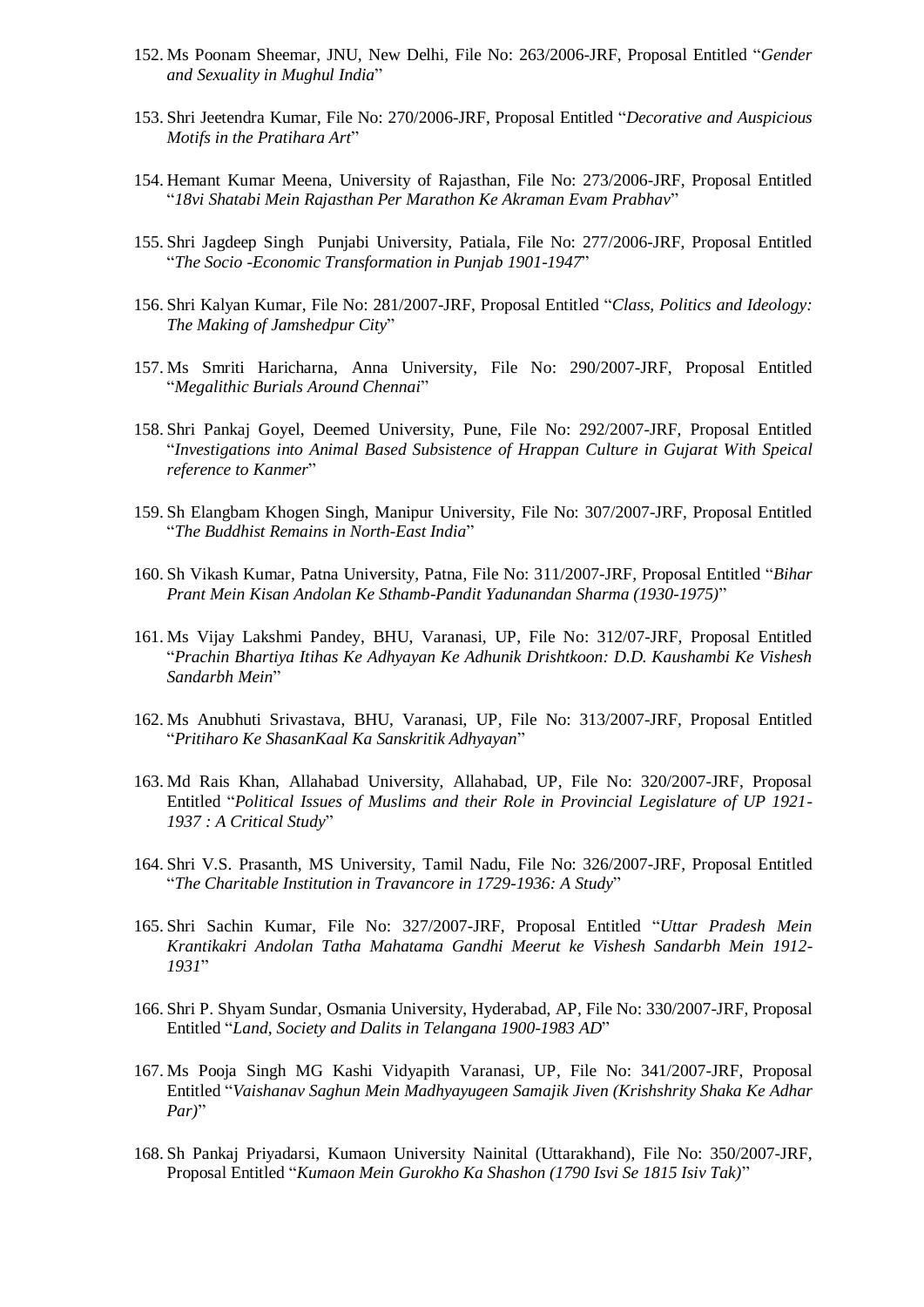- 169. Ms Kailash Kanwar Rathore, MLSU, Universtiy, Rajasthan, File No: 356/2007-JRF, Proposal Entitled "*Role of Rathore in the History of Mewar 16th - 18th Century*"
- 170. Ms Meenakashi Chauley, Deccan College, Pune, File No: 357/2007-JRF, Proposal Entitled "*A Study of Stupas and Votive Stupas in Orissa*"
- 171. Md Ashraf Bhat, AMU, Aligarh, File No: 359/2007-JRF, Proposal Entitled "*Theory and Practice of Peace in Islan : A Study of Early Islamic History*"
- 172. Shri Satish Kumar, Patna University, Patna (Bihar), File No: 362/2007-JRF, Proposal Entitled "*Bhartiaya Rashtriya Andolan Aur Madhyavarti Jatiyo Mein Samajik Evam Rajnitik Chetna Ka Vistar (1920-1947) Bihar Ke Vishesh Sandarbh Mein*"
- 173. Shri Manoj Kumar Shakya, CCS University, Meerut, UP, File No: 366/2007-JRF, Proposal Entitled "*Gwalior Chambal Sambang Mein Rashtriya Chetna Ke Udbhav Evam Vikas Ka Mahatma Gandhi Ke Ahinsa Darshan Ke Paripexhya Mein Ek Servexnatmak Adhyayan 1919isvi - 1947 isvi tak)*"
- 174. Ms Hansa Pathak, JRN Rajasthan Vidyapith, Udaipur, Rajasthan, File No: 382/2007-JRF, Proposal Entitled "*Marawad ka Samajik Aur Sanskritik Itihas (17vi Aur 18vi Sadi)*"
- 175. Sh Narottam Vinit, University of Delhi, Delhi, File No: 383/2007-JRF, Proposal Entitled "*The Changing Profile of a Regional Society: A Study of Select Early Texts from Kashmir (From Circa 12th -15th Century AD)*"
- 176. Sh Chaitanya Kranthi Kumar, PS Telugu University, File No: 384/2007-JRF, Proposal Entitled "*Dommaris, Viramusthis and Vipravinodivs : A Study of the Late Medieval and Contemporary History*"
- 177. Ms Anita Kumari, RG (PG) College, Meeut, UP, File No: 390/2007-JRF, Proposal Entitled "*Sufi Sant Aalaudin Ali Ahmad Shabir Kalyari Ke Jivan tatha Darshan Ka Uttarakhand Evam Paschimi Uttar Pradesh Mein Prabhav Ka Aitihasik Paripexiya Mein Adhyaya*"
- 178. Ms Anandita Tewari Lal Bahadur Shastri (PG) College, Gonda 271001, UP, File No: 426/2007-JRF, Proposal Entitled "*Bahadur Shah Pratam Ka Jivan Charit Evam Mulyakan*"
- 179. Sh Mihir Kumar Jha Delhi University, Delhi, File No: 429/2007-JRF, Proposal Entitled "*The Hevajra Tantra: A Cultural Study*"
- 180. Sh Bhupinder Singh, Punjabi University, Patiala, File No: 437/2007-JRF, Proposal Entitled "*The Anti-British Movements From Gadar Leher to Kirti Kisan Lehar: 1913-1939*"
- 181. Sh. Abhishek Kumar University of Allahabad, Allahabad, UP, File No: 438/2007-JRF, Proposal Entitled "*Suba of Agra under Later Mughals (1707-1748)*"
- 182. Sh H. Thantungung Manipur University, Imphal, File No: 442/2007-JRF, Proposal Entitled "*Anglo-Lushai Relations, 1777 - 1947*"
- 183. Ms Afsana Mansoori, RS Shuklal University, Raipur, (Chhattisgarh), File No: 453/2007-JRF, Proposal Entitled "*Chhattisgarh Mein Vyaktitva Satyagarh (1940-42)*"
- 184. Shri Naim Khan, JP Rohilkhand University, Bareilly, File No: 463/2007-JRF, Proposal Entitled "*Sthanik Rajvansh Kaleen Mathura -Panchal ka Samaj Evam Sanskrit*"
- 185. Sh Batula Srinivas, Kakatiya Universilty Warangal,AP, File No: 465/2007-JRF, Proposal Entitled "*Urbanisation during the last Nizam (1911-1948) - A Study of Warangal Suba*"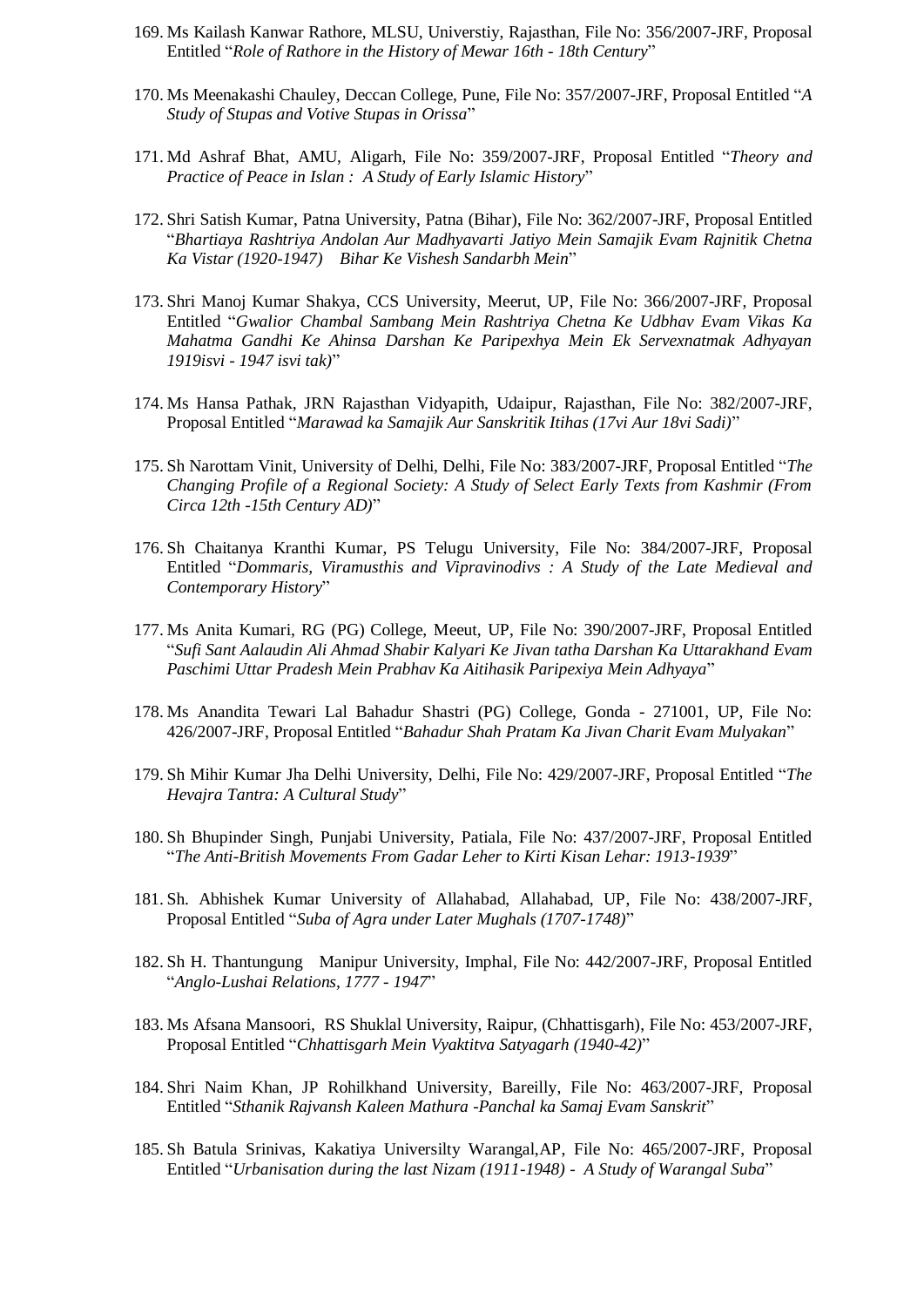- 186. Ms Kavita Palawat University of Rajasthan, Jaipur, File No: 469/2007-JRF, Proposal Entitled "*Charan Sahitya Evam Jaipur Reisat (1943 isvi se 1922 Isvi tak)*"
- 187. Ms Sunita, Patna University, Patna, File No: 484/2007-JRF, Proposal Entitled "*Bihar Mein Jatiya Sangathno Ka Itihas 1947-1975 Isvi*"
- 188. Sh Ravi Kani Gautam, MG Kashi Vidyapith, Varanasi, UP, File No: 486/2007-JRF, Proposal Entitled "*Aarsh -Mahakavayo Mein Yudha -Kala*"
- 189. Ms. Shibani Bose, Delhi University, Delhi, File No: 489/2007-JRF, Proposal Entitled "*Mega Fauna in Early North India: A Cultural and Ecological Enquiry (from the Mesolithic upto c.300 AD)*"
- 190. Sh Jadhav Nilesh Panditrao, Deccan College, Pune, File No: 498/2007-JRF, Proposal Entitled "*Early Historic Archaeology of the Middle Tapi, Basin, North Maharashtra*"
- 191. Rupul Upadhyay, MS University of Baroda, Gujarat, File No: 502/2007-JRF, Proposal Entitled "*Baroda: Pre-Modern Basis and the Modernizing Project of Sir Sayaji Rao - III*"
- 192.J. Srinivas, University of Madras Chennai, File No: 506/2007-JRF, Proposal Entitled "*The Role of Native Merchants in the English Trade on the Coromandel Coast From 1600 A.D to 1746 A.D*"
- 193. Ms Samurailatpam Sujata Devi, MS University, Vadodara, File No: 507/2007-JRF, Proposal Entitled "*Comparative Stuyd of Late Medieval Urn- Burial Sites is Manipur*"
- 194. Shri Potharaju Prabhar, Kakatiya University Warangal, AP, File No: 513/2007-JRF, Proposal Entitled "*Dimensions of Caste System in a Hindu Society a Regional Study in Retrospect 1935-2005*"
- 195. Shri Vinay Kumar Vikram University, Ujjain, MP, File No: 527/2007-JRF, Proposal Entitled "*Madhyapradesh Mein Baudh Dharma - Ek Aitihasik Adhyayn (Prarambh Se Purva Madhyakaleen Tak)*"
- 196. Shri Jobi John, Institute for Research in Social Science and Humanities (IRISH), File No: 528/2007-JRF, Proposal Entitled "*Portuguese in Cannanore (16th and 17th Centuries ) A Socio-Economic Study*"
- 197. Shri Shiva Kumar Singh Nagar, Jiwaji University, Gwalior, File No: 530/2007-JRF, Proposal Entitled "*Guna Jile Ki Bhel Janjati*"
- 198. Shri Raman Kumar Soni, University of Delhi, Delhi, File No: 532/2007-JRF, Proposal Entitled "*Reconstruciting the Prehistoric to Historical Settlement Pattern of Kosi - Ganga Mahanand Plains*"
- 199. Sh Reetesh Yadav, DDU Gorakhpur University, Gorakhpur,UP, File No: 534/2007-JRF, Proposal Entitled "*Purvamadhyakaal Mein Katipai Nav Jan Sannivesh: Ek Adhyayan Uttar Bharat Ke Vishesh Sandarbh Mein*"
- 200. Ms Namita Pegu, National Museum Institute (Deemed University) Janpath, New Delhi, File No: 535/2007-JRF, Proposal Entitled "*Representation of Tribal Culture in Ethnographic Museum*"
- 201. Shri P. Ayyar, Madurai Kamraj University Madurai, File No: 3/2008-JRF, Proposal Entitled "*Industrilisation and Socio-Economic Trends in Madras, 1881-1937*"
- 202. Shri Pradeep Kr Yadav, University of Allahabad, UP, File No: 5/2008-JRF, Proposal Entitled "*Purvi Uttar Pradesh Mein Samayavadi Andolan Ka Alochnatmak Adhyayan 1926-1952*"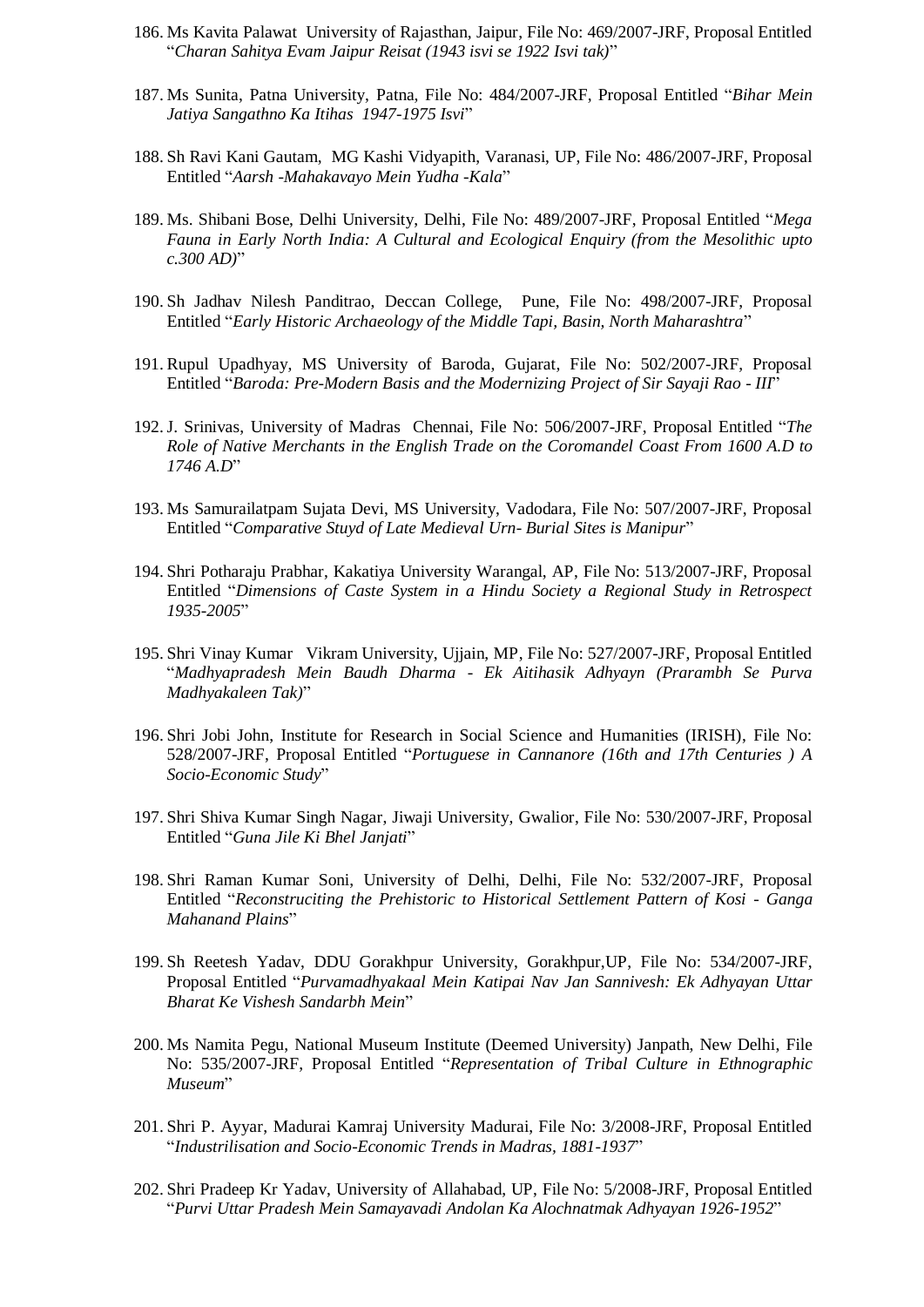- 203. Ms Sumana Ghosal, Rabindra Bharati University Kolkata (West Bengal), File No: 6/2008- JRF, Proposal Entitled "*Oupanabeshik Banglar Mahila Rochito Godya Sahitye Samaj O Rajnitir Pratifalan: 1849-1947*"
- 204. Shri Manoj Verma, Vikram University Ujjain, MP, File No: 8/2008-JRF, Proposal Entitled "*Paschimi Malawa Ka Mandir Sthpathya Evam Uska Sanskritik Adhyayan (6 vi Sadi se 12vi sadi tak)*"
- 205. Shri Ashok Kumar, NREC College , Khorja, File No: 10/2008-JRF, Proposal Entitled "*An Archaeological Study of Aligarh District (from Proto-Historic to C.1200 AD)*"
- 206. Shri Vivek Dangi, File No: 23/2008-JRF, Proposal Entitled "*A Study of Proto -Historic Settlements in Uppar Ghaggar Basin*"
- 207. Ms Sathya T.R, University of Madras, Chennai, File No: 24/2008-JRF, Proposal Entitled "*Women in Politics in Tamil Nadu From 1917 to 1967 A Study*"
- 208. Sh Krishna Raj Bind, File No: 41/2008-JRF, Proposal Entitled "*Mewar Naresh Rajsingh Ka Kritiva Evam Vyaktitva (1652-1680 AD)*"
- 209. Shri H. Harekrushna Aich Utkal Universty, Vani Vihar Bhubaneswar (Orissa), File No: 55/2008-JRF, Proposal Entitled "*Gopinath Workship in Orissa (12th Century A.D to 15th Century A.D)*"
- 210. Sh Jitendra Singh Rajput H. Gour University Sagar, MP, File No: 58/2008-JRF, Proposal Entitled "*1857 isvi Ki Kranti: Bundelkhand Ke Vishesh Sandarbh Mein*"
- 211. Ms Keya Banerjee Jadavpur University Kolkata, File No: 62/2008-JRF, Proposal Entitled "*Rabindranath Tagore and Rural Development : Education Co-operation, Agriculture, Environment*"
- 212. Ms Shilpi Bhargava MSJ Govt. PG College Bharatpur, Rajasthan, File No: 64/2008-JRF, Proposal Entitled "*Rajasthan Ke Madhyakaleen Abhilekhon Ka Sanskritik Adhyayan (1300- 1700 Isvi)*"
- 213. Shri Satish Kumar, BRA Bihar University, File No: 68/2008-JRF, Proposal Entitled "*Aitihasik Pristbhomi Mein Adhunik Bharat Mein Vekelangata: Paridrishya Evam Sabhavaniyo*"
- 214. Ms Alaka Sarangi Utkal University Orissa, File No: 71/2008-JRF, Proposal Entitled "*Buddhist Remains of North Orissa*"
- 215. Smt Seema Verma University of Bikaner, Bikaner, File No: 90/2008-JRF, Proposal Entitled "*Maharaja DungarSingh: Vakitatva, kitrtva aur Bikaner Rajya ke Adhunikikaran mein unka yogdan (1872-1887)*"
- 216. Shri Dharmendra Latoria Barkatuppah Vishwavidyalaya, Bhopal, File No: 95/2008-JRF, Proposal Entitled "*Bhartiaya Swantrata Sangram mein Aadivasiyo Ka Yogdan (1920-1947 isvi tak)*"
- 217. Shri Sandeep Kumar Shetty Mangalore University, File No: 127/2008-JRF, Proposal Entitled "*Historical Geogrpahy of Shimoga District*"
- 218. Shri T. Chandrasekaran, Madurai Kamraj University, Madurai, File No: 145/2008-JRF, Proposal Entitled "*The Hill Top Temples of Southern Tamil Nadu*"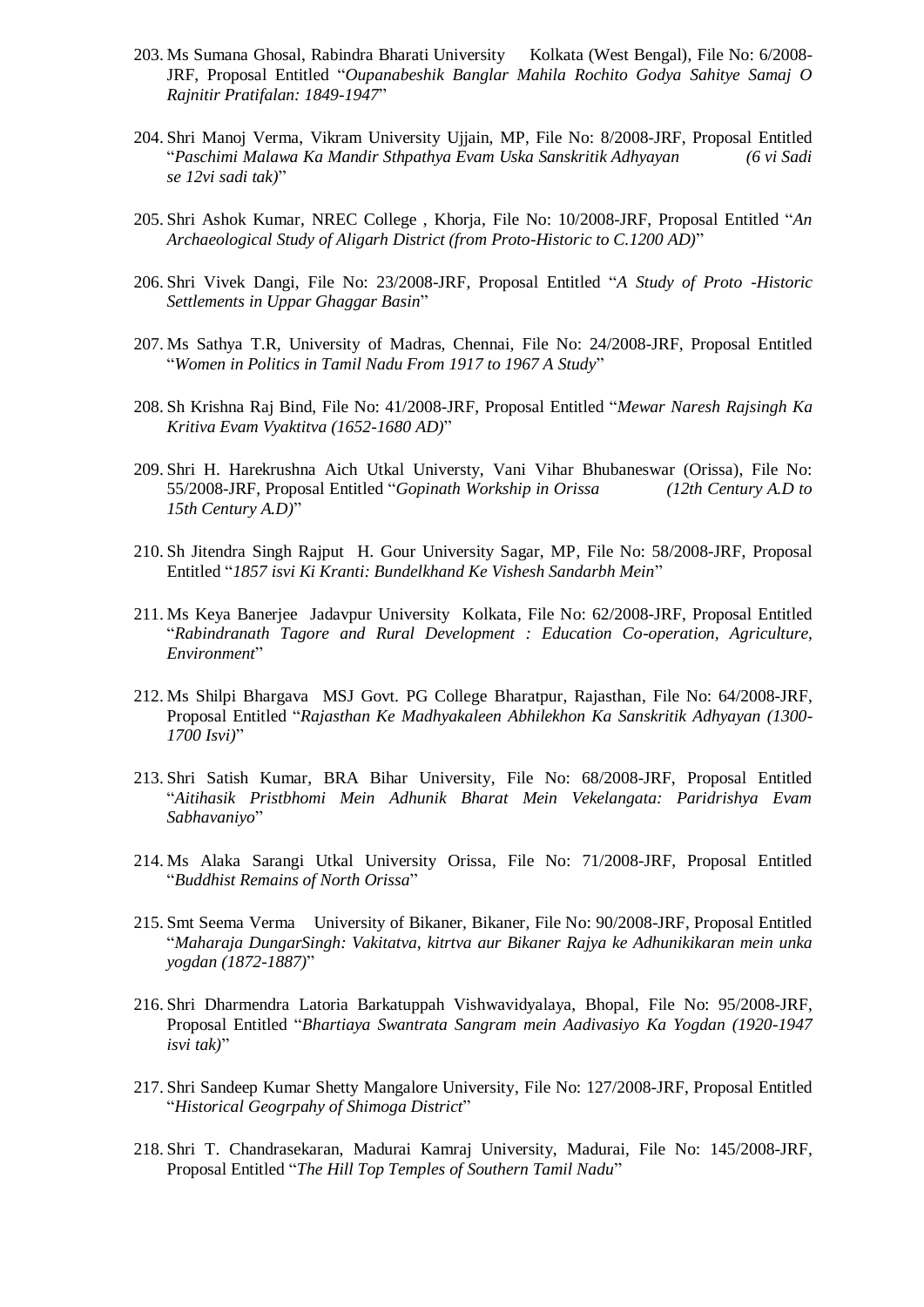- 219. Ms Jyothsna R. Alingil Deemed University, Pune, File No: 155/2008-JRF, Proposal Entitled "*Art and Architecture of Kongunada (North -West Tamil Nadu ) : From 6th Century AD to 14th Century Ad*"
- 220. Ms Nutan Gupta, Patna University Patna, File No: 156/2008-JRF, Proposal Entitled "*Mahatama Gandhi Ke Rachnatmak Karyakarma Ki Nari Uthan Mein Bhomika : Biihar Ke Vishesh Sandarbh Mein*"
- 221. Ms Nandini Kumari, MG Kashi Vidyapith Varanasi, UP, File No: 171/2008-JRF, Proposal Entitled "*Kshi ki Shaiv Parampara Ka Aitihasik Adhyayan*"
- 222. Shri Yogesh Mallinathppur M, Deccan College, Pune, File No: 178/2008-JRF, Proposal Entitled "*Early Iron Age and Early Historic Culture of Hagari Basin (Andhra Pradesh and Karnataka)*"
- 223. Shri Jitendra Malviya Vikram University, Ujjain, MP, File No: 190/2008-JRF, Proposal Entitled "*Ujjayini Parikshetra ke Aahat Evam Dalit Sikoo Ka Vivechnatmak Adhyayan*"
- 224. Shri Prahlad Yadav, MG Kashi Vidyapith Varanasi, UP, File No: 198/2008-JRF, Proposal Entitled "*Prachin Aitihasik Shroto Mein Airthik Vyastha (Vadik Kaal Se Maurya Kaal Tak)*"
- 225. Ms K. Jeya Sudha Madurai Kamraj University, Maduria, File No: 199/2008-JRF, Proposal Entitled "*Palani Thiru Avinankudi Temple - A Cultural Perspective*"
- 226. Shri Raghunathan G. Maduraria Kamaraj University Tamil Nadu, File No: 210/2008-JRF, Proposal Entitled "*Siva Temples in Palani: Taluk and Culture*"
- 227. Shri Jaspal Singh University of Delhi Delhi, File No: 243/2008-JRF, Proposal Entitled "*Historising A Community: Identity and Politics Among Mazhabi Sikhs in Punjab 1880-200*"
- 228. Shri P. Saravanan Maduria Kamraj University Maduria, File No: 254/2008-JRF, Proposal Entitled "*History and Art of Siva Temples in Virdhungagar District*"
- 229. Ms Tabassum MG Kashi Vidyapith Varanasi, UP, File No: 265/2008-JRF, Proposal Entitled "*Tika Grantho mein Samajik Chintan Evam Prabhav*"
- 230. Shri Chinthamalla Srinivas Kakatiya University Warangal, AP, File No: 275/2008-JRF, Proposal Entitled "*Freedom Movement in Nalagonda - A Study*"
- 231. Shri Dhiraj Yadavrao Choudhari Nagpur University Nagpur, File No: 280/2008-JRF, Proposal Entitled "*Memorial Stones in Vidarbha: A Historical and Ethno - Archaeological Perspective (from 3rd century BC to 18th Century AD)*"
- 232. Ms Priyanshu Yadav, M.G. Kashi Vidyapith, Varanasi, UP, File No: 288/2008-JRF, Proposal Entitled "*Samajik Uthan me Baudh dharm me Yogdan (Maurya Kaal se Gupt Kaal tak)*"
- 233. Shri Brijesh Kumar Saroj MG Kashi Vidyapith Varansi, UP, File No: 289/2008-JRF, Proposal Entitled "*Bhartiya Sanskriti Aur Lokdharma (Lok Manayata Evam Vishwas)*"
- 234. Shri Ashish Sarovar Shendi R.T.M Nagpur University Nagpur, File No: 303/2008-JRF, Proposal Entitled "*Vajarayala Saulptures in Western Indian Caves (with special reference to Maharashtra)*"
- 235. Ms Jyoti Gupta MG Kashi Vidyapith Varanasi, UP, File No: 308/2008-JRF, Proposal Entitled "*Shivpuran mein Lokachar: Ek Aitihasik Adhyayan*"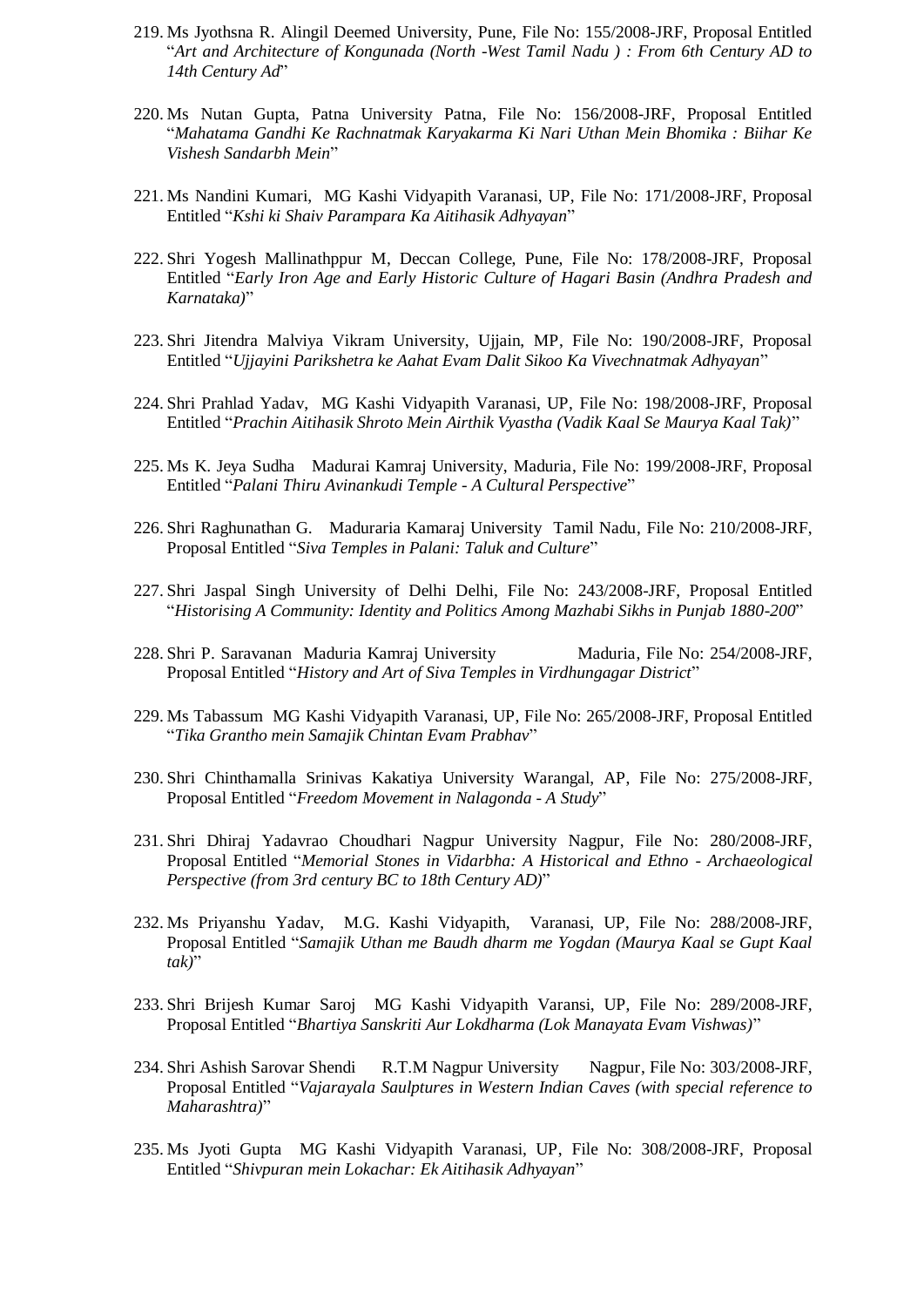- 236. Ms Renu Mehlawat University of Rajasthan, Jaipur, File No: 315/2008-JRF, Proposal Entitled "*Madhyakaal Mein Shekavati Ki Dharmik Avastha (Ek Adhyayan )*"
- 237. D. Venkatesham Osmania University Hyderabad, AP, File No: 330/2008-JRF, Proposal Entitled "*Cultural and Ecological Tourism in the Godavari Valley of Telangana Region*"
- 238. Sampurnand singh, File No: 333/2008-JRF, Proposal Entitled "*Bundi ke shila lekho ka aithasik avam sanskritik adhyan*"
- 239. Sh. Dhananjay Seth Sambalpur University, Orissa, File No: 336/2008-JRF, Proposal Entitled "*Little Known Deities of the Western Orissa*"
- 240. Ms M. Parvathi Sri Parasakthi College for Women, Tiruneleveli, File No: 338/2008-JRF, Proposal Entitled "*Rajaraja Chaturgvedimanglam - Its History and Culture*"
- 241. Shri Mohsin Gul Khan University of Kashmir, Sringar, File No: 340/2008-JRF, Proposal Entitled "*Soviet Industrial Policy in Kazakhstan*"
- 242. Ms Kanak Lata Mahapatra Utkal University, Orissa, File No: 349/2008-JRF, Proposal Entitled "*Socio-Cultural History of Nayagarh (14th - 19th Century)*"
- 243. Shri Parwaiz Hussain Bhat University of Kashmir, Srinagar, File No: 352/2008-JRF, Proposal Entitled "*Socio-Cultural Life of the Uzbeks in the 19th and 20th Century*"
- 244. Shri Durgesh Awasthi Lucknow University, UP, File No: 358/2008-JRF, Proposal Entitled "*Prachin Bhartiya Sahitya evam Kala me Devtaoun ke Vahan ek Vishleshnatmak Adhyayana (Aarambik Kaal se 12vi Shatabi isvi tak)*"
- 245. Shri Balaji Cholla Andhra University, File No: 366/2008-JRF, Proposal Entitled "*Jaina Art and Architecture of Coastal Andhra (Earliest Times to 16th Century AD)*"
- 246. Sh. Kamal Hasan University of Pune Maharashtra, File No: 01/2009-JRF, Proposal Entitled "*Boddha Sangh Mein Bodha Bhikshuniyon ka Yogdan (Mahatama Buddha Se Harshavardhan tak)*"
- 247. Ms Shailputri Gupta MG Kashi Vidyapith Varanasi, UP, File No: 06/2009-JRF, Proposal Entitled "*Mathura Ki Kala Mein Brahman Dharma Ki Dev Moortiyan*"
- 248. Shri Shyam Singh Kumaun University, Nainital (Uttarakhand), File No: 16/2009-JRF, Proposal Entitled "*Uttarakhand Ke Pavitra Paramparaon Mein Prakritik Sansadhanon Ka Prabandhan (Ek Aitihasik Adhyayan)*"
- 249. Shri Sajaneesh V.P Kannur University Kerala, File No: 17/2009-JRF, Proposal Entitled "*Tribal Movement in Wayanad and Kannur District since Independence - A Study*"
- 250. Shri Munendra Kumar Singh University of Lucknow UP, File No: 21/2009-JRF, Proposal Entitled "*Srawasti: Ek Sanskritik Adhyayan*"
- 251. Shri K. Mallaiah Osmania University Hyderabad, AP, File No: 26/2009-JRF, Proposal Entitled "*Socio-Economic Conditions in Telangana Under the Asafjahis (1724 AD - 1948 AD)*"
- 252. Shri Ramana Medi Osmania University, Hyderabad, AP, File No: 27/2009-JRF, Proposal Entitled "*The Identity and Social Justice of Madigas in Andhra Pradesh 1956-2004*"
- 253. Shri Sumant Mangesh Satarkar, Tilak Maharaj University, File No: 37/2009-JRF, Proposal Entitled "*Transformation in Warli Art: A Historical Analysis 1970s Onwards*"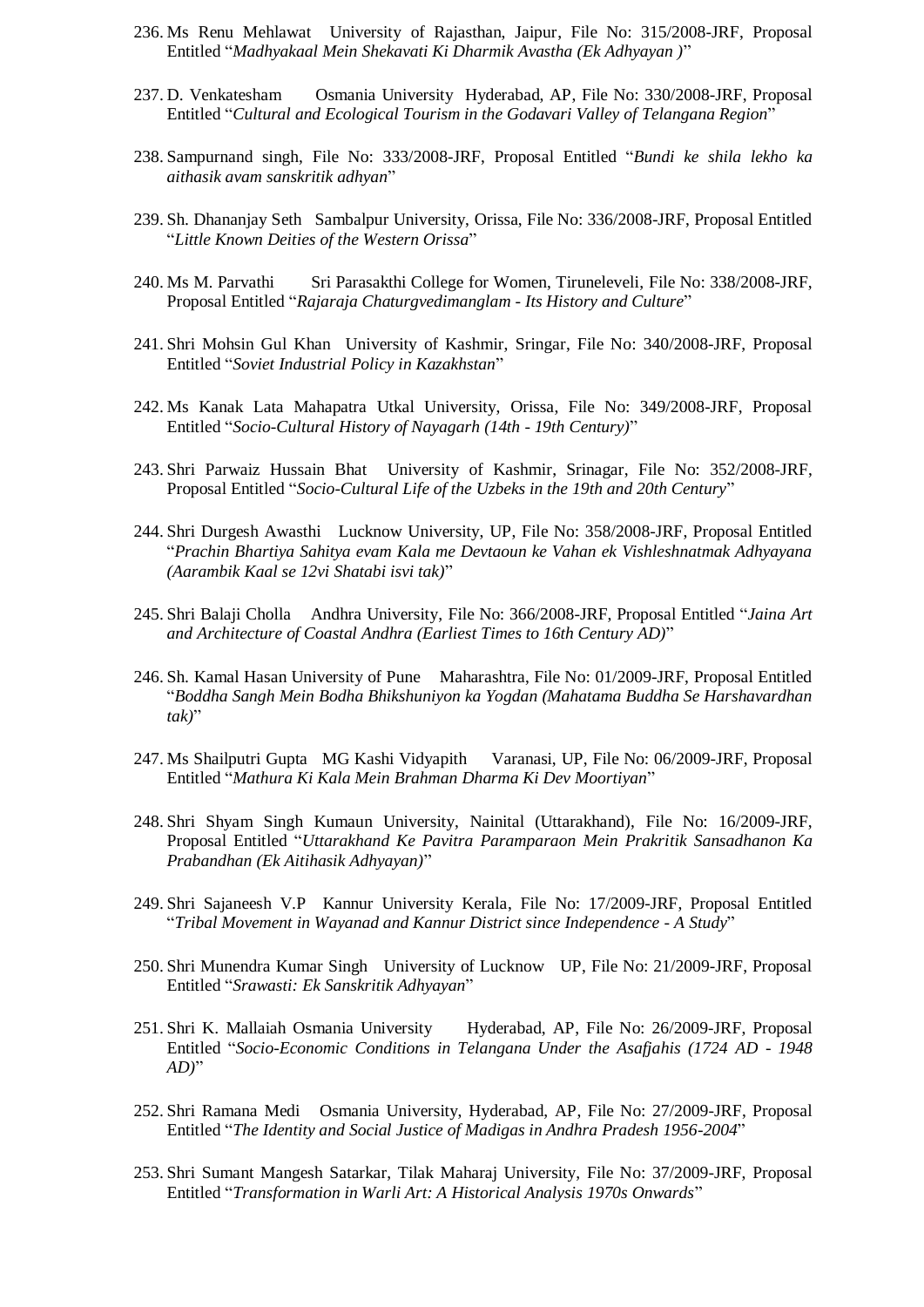- 254. Ms Pushplata Lucknow University, Lucknow, UP, File No: 39/2009-JRF, Proposal Entitled "*Aupanishik Bharat mein Sampradhiya Dango ka Udhbhav Evam Vikas: Aupanivaishik Samyukt Prant Ke Vishesh Sandarbh Mein Sampradayik Dango ka Aitihasik Adhyayan, 1870-1925*"
- 255. Shri M. Prabhakar Osmania University, Hyderabad, AP, File No: 45/2009-JRF, Proposal Entitled "*Growth of commercialization in Agriculture in Telangana Region (1925-1956)*"
- 256. Sh. Arempula Ramesh Osmania University, AP, File No: 52/2009-JRF, Proposal Entitled "*Educational Development of Dalit in AP - A Study of Madiga Communicy 1956-2006*"
- 257. Shri Madhab Chandra Sethi Utkal University, Orissa, File No: 55/2009-JRF, Proposal Entitled "*Khandagiri and Udayagiri Reconsidered: A Study in Continuity*"
- 258. Ms Anupama Singh Deccan College, Pune Maharashtra, File No: 65/2009-JRF, Proposal Entitled "*Cultural Transformations from Neolithic to Chalcolithic Culture: A Case Study of Belan Adwa Basin of North Central Vindhyan Region*"
- 259. Shri Satyaban Garada Utkal University, Orissa, File No: 66/2009-JRF, Proposal Entitled "*Orissan Tribal Creation - Origin, Myths and Religion : A Study in Intellectual Tradition with Special Reference of Undivided Koraput District*"
- 260. Shri Praveen Pratap Singh Lucknow University, UP, File No: 77/2009-JRF, Proposal Entitled "*1857 mein Lucknow Vidhroh aur British Pritikriya June 1857-March 1858, Ek Aitihasik Adhyayan*"
- 261. Ms Sweety Jain Jiwaji University Gwalior, MP, File No: 84/2009-JRF, Proposal Entitled "*Puratatvik Sakshayo ke Adhar per Shivpuri Jile ke Itihas ka Bhautik Purnirman : Ek Aitihasik Adhyayan*"
- 262. Shri Vinay Kumar Suraj Matel, R.T. Maharaj Nagpur University, Nagpur (Maharasthra), File No: 87/2009-JRF, Proposal Entitled "*Shailakhyashriyon ki Chitrakalaon ka Prachykaleen va Vartmaan Tulnatmak Adhyayan*"
- 263. Ms Vangalla Padma, Sri Venkiateswara University Tirupati, File No: 96/2009-JRF, Proposal Entitled "*Material Culture Depicted in Early Medieval Temples of Rayalaseem*"
- 264. Ms Sonam Gupta MJP Rohilkhand University Bareilly, UP, File No: 105/2009-JRF, Proposal Entitled "*Sucheta Kripalani Ke Rajnitik Evam Samajik Kariyon Ka Aitihasik Adhyayan*"
- 265. Ms V.B. Muddi, Karnatak University, Dharwad, File No: 113/2009-JRF, Proposal Entitled "*A Multidimensional Study of Sculptures of the Period of Chalakyes of Badani*"
- 266. Shri Bhuwan Ranjan Prasand, Ranchi University, Ranchi Uttarkhand, File No: 116/2009- JRF, Proposal Entitled "*Dalit Jagriti evam Itihas Lekhan (1960-2008)*"
- 267. Ms Supriya sonali Ranchi University, Ranchi, File No: 122/2009-JRF, Proposal Entitled "*Jharkhand Andolan ke Samajik Adhar 1937-2000 A.D*"
- 268. Ms Bhawana Vyas N.M. Institute, Janpath New Delhi, File No: 124/2009-JRF, Proposal Entitled "*A Critical Study of the impact of Elements Traditional Minature Painting on work of contemporary Artists of Indian Origin*"
- 269. Shri N. Venkateshwarlu Osmanai University, Hyderabad, AP, File No: 129/2009-JRF, Proposal Entitled "*A Study of Political Developments in 60 years of Telangana 1947 - 2007*"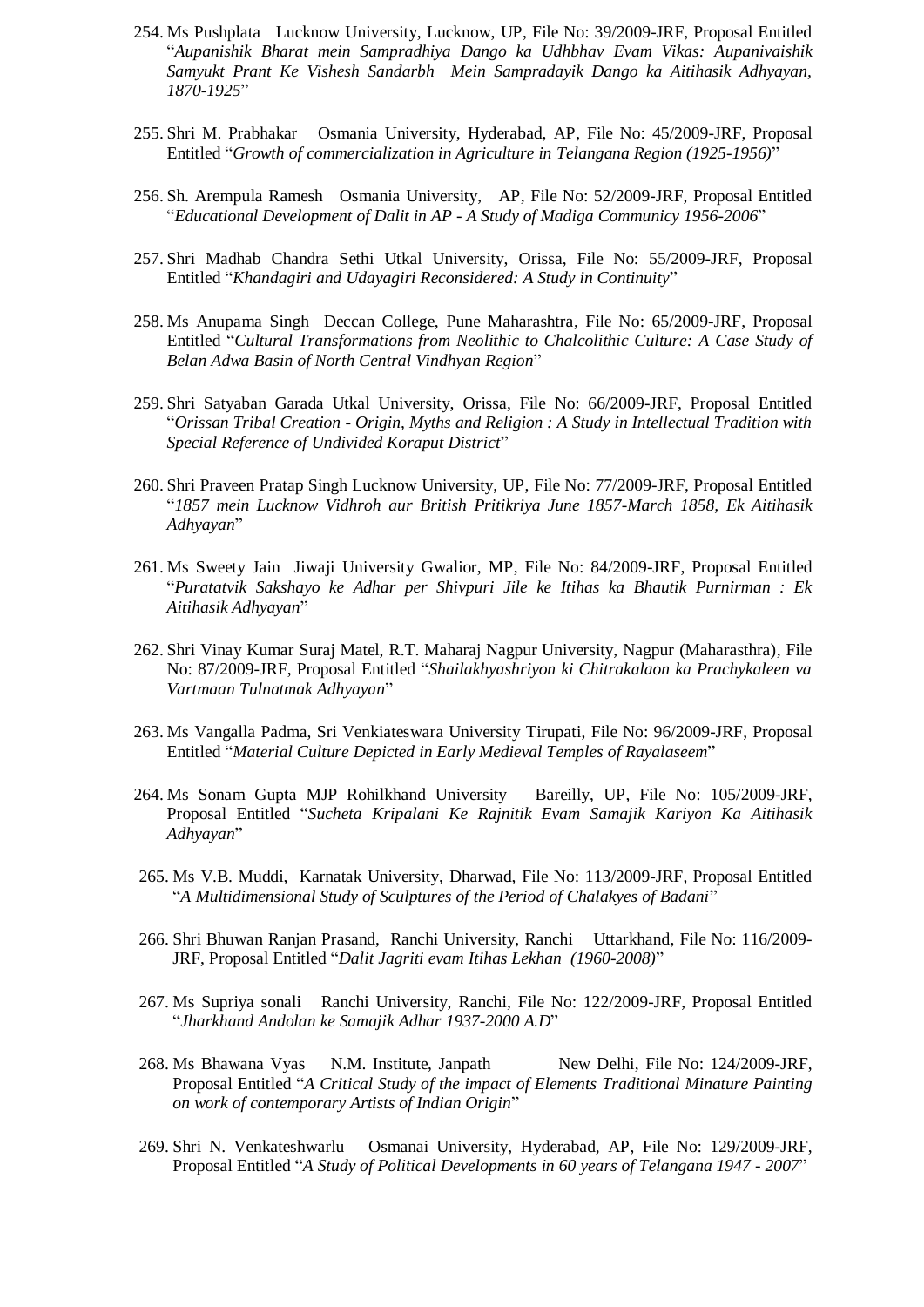- 270. Shri Vishal Manohar Sahare R.T. Maharaj Nagpur University, Nagpur (Maharashtra), File No: 131/2009-JRF, Proposal Entitled "*Subsistence and Settlement Patterns of the Protohistoric people in Vidarbha*"
- 271. Ms Deepa Biswas Bharathidasan University Tiruchirappalli, File No: 140/2009-JRF, Proposal Entitled "*Social Transformation and Cultural Hertiage of Andamans Since 1857*"
- 272. Shri Akshaya Kumar Behra Utkal University, Orissa, File No: 144/2009-JRF, Proposal Entitled "*A Study of Punch - marked coins of Orissa*"
- 273. Ms Puspa Khiladi Pt. R.S. Shukla University Raipur, Chattisgarh, File No: 147/2009-JRF, Proposal Entitled "*Chattisgarh Rajya ke Gourd Janjati mein Shiksha ka Vikas: Kaker Jila (1950 isvi se 2000 tak)*"
- 274. Shri P. Krishna Osmania University Hyderabad, AP, File No: 163/2009-JRF, Proposal Entitled "*A Biographical Study of Arigay Ramasway*"
- 275. Shri Akepogu Jammanna, Sri Krishnadevaragu University, Andhra Pradesh, File No: 164/2009-JRF, Proposal Entitled "*Dalits and their Struggle for Social Justice - A Study in Kurnool District of Andhra Pradesh*"
- 276. Shri Atul Gupta, Jiwaji University, Gwalior, MP, File No: 167/2009-JRF, Proposal Entitled "*Madhya Bharat ki Janjatiyon ka Bhartiya Swantrata Sangram mein Yogdan (1795 - 1947)*"
- 277. Shri Raju Kadam, Osmania University Hyderabad, AP, File No: 181/2009-JRF, Proposal Entitled "*Babu Jagjeevanram - Life of Crusadam*"
- 278. Shri Amitesh Kumar Rao, File No: 192/2009-JRF, Proposal Entitled "*Kashi Prasad Jaiswal Ka Itihas Lekhan*"
- 279. Shri Ranbeer Singh, University of Calcutta Kolkata, File No: 194/2009-JRF, Proposal Entitled "*Archaeology, Arts and Iconography : A Case Study of Early Medieval Chanderi*"
- 280. Shri Naga Raju G., Andhra University Andhra Pradesh, File No: 206/2009-JRF, Proposal Entitled "*Bezwada Muncipality 1888-1947*"
- 281. Shri Akash D. Gedam, R.T. Maharaj Nagpur University, Nagpur, File No: 221/2009-JRF, Proposal Entitled "*Yavano ka Baudh Dharm ke liye Yogdan*"
- 282. Ms Pushpa Kumari, Ranchi University, Ranchi, File No: 222/2009-JRF, Proposal Entitled "*Vibhineen Sampradhyo ka Jharkhand ke Janjatiye Samaj evam Dharm per Prabhav*"
- 283. Shri Arjun Sing, Jammu University, J &K, File No: 228/2009-JRF, Proposal Entitled "*History of Jammu Region through Archaeolgical Evidences: Early and Early Medieval Period*"
- 284. Ms Rajkumari Upadhyay, University of Bikaner, Rajasthan, File No: 239/2009-JRF, Proposal Entitled "*10vi - 12vi sadi ke Madhya Rajasthan mein Samajik evam Sanskritik Stithi*"
- 285. Ms Priyanka Agarwal Punjab University, Chandigarh, File No: 262/2009-JRF, Proposal Entitled "*Revival of Buddhism in Modern India*"
- 286. Shri Prasanta Kumari Parida Utkal University, Orissa, File No: 288/2009-JRF, Proposal Entitled "*Archaeological Vestiges of Nayagose: A Study of Monuments, Sites and Remians*"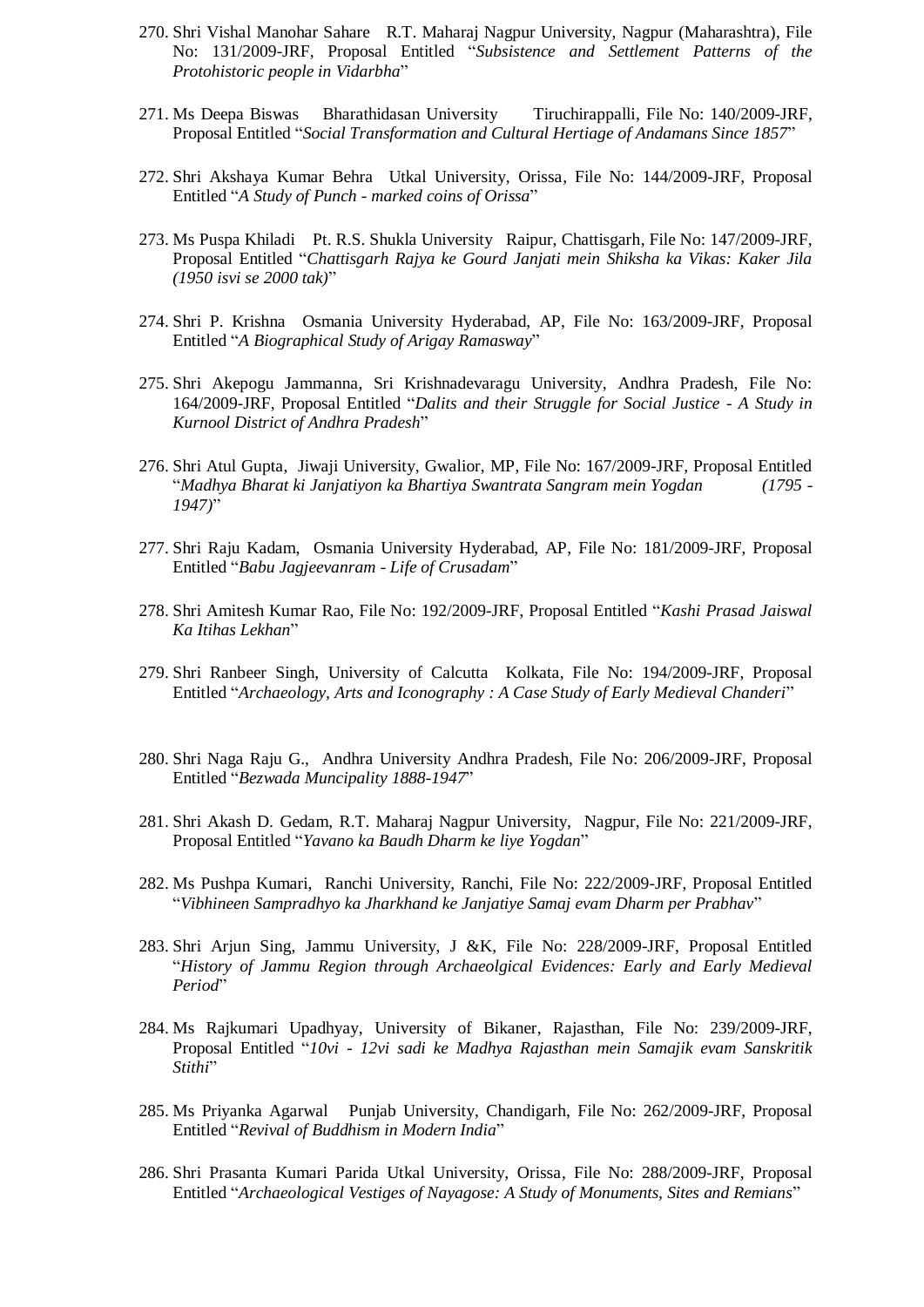- 287. Shri Abhishek Kumar Gupta Ranchi University, Ranchi Jharkhand, File No: 294/2009- JRF, Proposal Entitled "*Sone Khati ka Aitihasik evam Puratativik Adhyayan (Kabra Kalp ke Vishesh Sandarbh mein)*"
- 288. Ms Maitri Janan Ambuj Utkal University, Orissa, File No: 296/2009-JRF, Proposal Entitled "*Stone Age Culturers of Orissa : A Case Study of Stone Age Sites of Mayurbhaj*"
- 289. Ms Pravati Sahoo Utkal University, Orissa, File No: 303/2009-JRF, Proposal Entitled "*Vaishavite Temples of Nagagarh District : A Study of Art and Architecture*"
- 290. Shri S. Shanmuga Sundram Presidency College, Chennai, File No: 308/2009-JRF, Proposal Entitled "*History of Buddhism with special reference to Tamil Nadu*"
- 291. Ms. Monalisa Sreemony, Jabalpur University, File No: 310/2009-JRF, Proposal Entitled "*The Library and Welfare Movements in Colonial Hooghly District*"
- 292. Shri Saket Kumar Gupta Patna University, Patna Bihar, File No: 322/2010-JRF, Proposal Entitled "*Bihar mein Mahila Andolan ka Swarop evam Muddhe - Ek Aankalan (1947-2008)*"
- 293. Shri Rajkumar Janjid University of Rajasthan Jaipur, Rajasthan, File No: 327/2010- JRF, Proposal Entitled "*Rajasthan mein Sanghrit Sangrini Sutra ki Sacharitra Pandulepeya : Ek Adhyayan*"
- 294. Shri Mohd. Yusuf Punjabi University, Patiala, File No: 330/2010-JRF, Proposal Entitled "*Bhartiya Musalman : Sampradaykita aur Rakshtvaad (Urudu Sahitya ke Vishesh Sandarbh mein)*"
- 295. Ms. Bansood Archana Ramkrushana, University of Pune, File No: 331/2010-JRF, Proposal Entitled "*The Participation of Ahmednagar District in Dalit Movement, 1919-2000*"
- 296. Shri Mohd. Rashid Patna University Patna, File No: 339/2010-JRF, Proposal Entitled "*Persian Mathnavi Writing in India form Akbar to Aurangzeb (1506-1707)*"
- 297. Shri Shashi Goel University of Rajasthan Jaipur, Rajasthan, File No: 348/2010-JRF, Proposal Entitled "*Domestic Violence Against Women: Special reference to Rajasthan*"
- 298. Shri B.C. Tripathy Khaira College Khaira, File No: 349/2010-JRF, Proposal Entitled "*Manasa Worship in Orissa*"
- 299. Ms Gouri Dey University of North Bengal Disrict Darjling, W.B., File No: 351/2010-JRF, Proposal Entitled "*Fashion and Designing under the Meghals: Akbar to Aurangzeb: A Historical Perspective*"
- 300. Shri Manas Dutta, University of Calcutta, File No: 352/2010-JRF, Proposal Entitled "*A Study of the Social Composition and Organisation of the Madras Army (1807-1885)*"
- 301. Ms Sucheta Sangwan Banasthali University Rajasthan, File No: 369/2010-JRF, Proposal Entitled "*Jaipur State Forces Historical Development - During, 1889-1949*"
- 302. Shri Anil Kumar Srivastava, U.P. Rajashri Tandon Open University, File No: 376/2010-JRF, Proposal Entitled "*Koshal ka Samajik Itihas (Progaytihasik Kaal Se Pratham Shati Isvi Tak)*"
- 303. Shri Rajeev John Minj, Pt. R.S. Shukla University, Raipur, Chattisgarh, File No: 385/2010- JRF, Proposal Entitled "*Art and Architecture of the Brick Temples of Chattisgarh (from 6th - 14th Century A.D)*"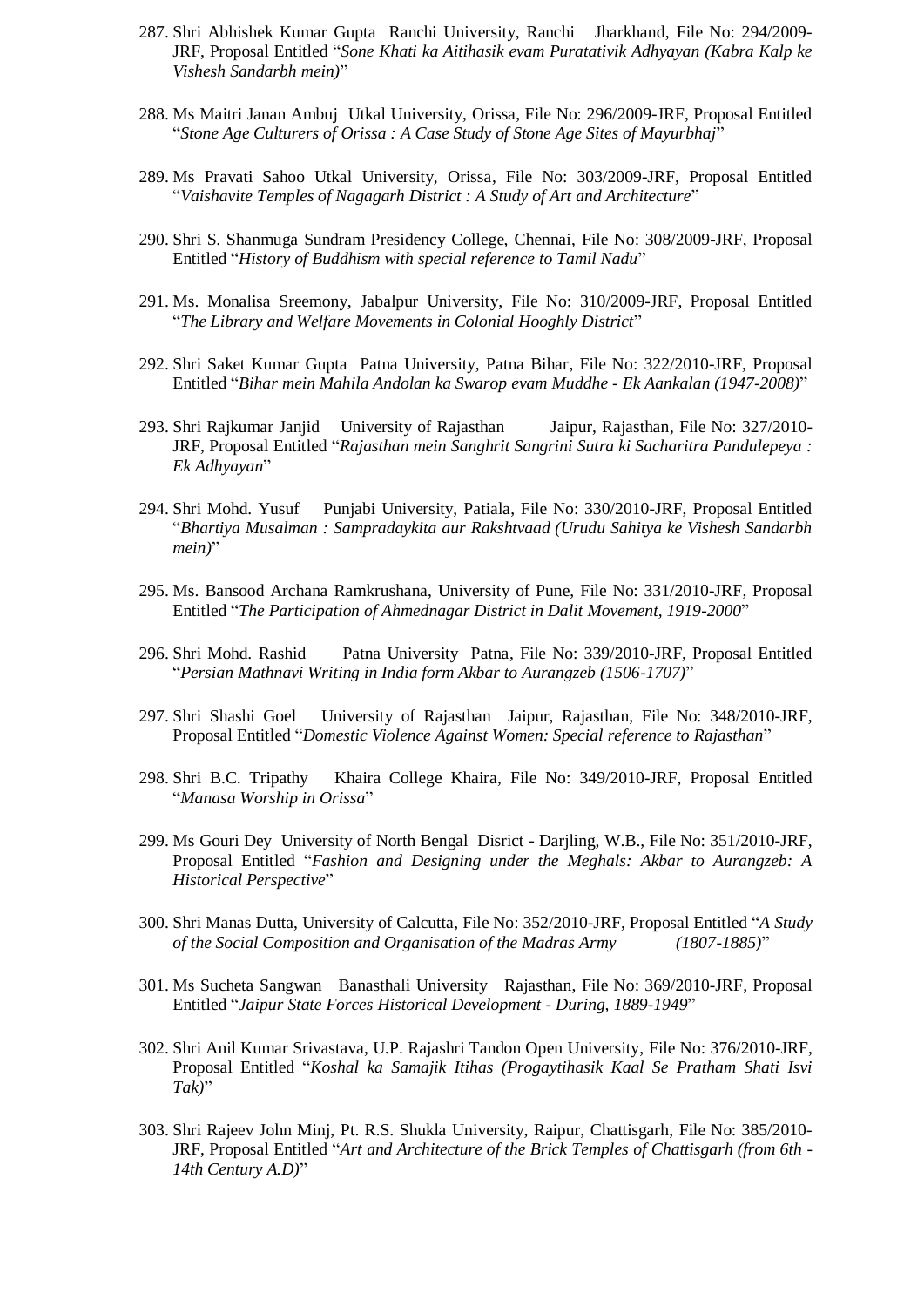- 304. Ms Sandhya Sharma Pt. Ravishankar Shukla University, Raipur Chattisgarh, File No: 387/2010-JRF, Proposal Entitled "*Prachin Bharat mein Sampati ka Adhikar evam Uttaradhikar Sambandhi Neyam*"
- 305. Shri Mohd. Ajmal Shah Deccan College, Pune, Maharashtra, File No: 393/2010-JRF, Proposal Entitled "*A Study of Kushana Period in Baramula and Bandipora Districts of Kashmir Valley - The Archaeo-Historical Approach*"
- 306. Ms Malar Kodi Jinu Koshy Sri Chandrasekharendra Saraswati University, Enathur, Kanchipuram, File No: 397/2010-JRF, Proposal Entitled "*Late Pleistocene Lithic Assemblages from Sriperumbuthur Taluk, Kanchipuram, District*"
- 307. Shri Kauleswar Mukherjee, University of Kalyani, West Bengal, File No: 404/2010-JRF, Proposal Entitled "*Hindu-Muslim Syncretic Culture in Jammu & Kashmir (1320-1586)*"
- 308. Shri S. Srinuvasa Rao, Andhra University, Vishakhapatnam, File No: 406/2010-JRF, Proposal Entitled "*Iconographical Study of the Stone, Metal and Wooden Sculptures of Vaishnavite Temples (18th - 19th Cent. AD) of Srikulam District*"
- 309. Shri Sraban Kr. Dihidar, Gauhati University, Assam, File No: 412/2010-JRF, Proposal Entitled "*Impact of Zamindari Abolition on Tenants: A Case Study of Erstwhile Gauripur Estate, Gopalpura*"
- 310. Ms Archana Verma, LN Mithila University, Darbhanga, Bihar, File No: 414/2010-JRF, Proposal Entitled "*Bharat Me Nari Andolan Ke 50 Varsh (1950-2000)*"
- 311. Ms Meghna Goyal, J.N.V. University, Jodhpur, File No: 417/2010-JRF, Proposal Entitled "*Factors and Forces in the Imperialism of Magadha From the Rise of the Nandas to the Fall of the Maurya Dynasty*"
- 312. Shri Vinod Kumar, DDU Gorakhpur University, UP, File No: 421/2010-JRF, Proposal Entitled "*Vaishnam Agamanon Me Partima Prititha: Ek Aitihasik Anusheelan*"
- 313. Ms Navanidhi Rawat, DDU Gorakhpur University, UP, File No: 422/2010-JRF, Proposal Entitled "*Sayukatnikya: Ek Samajik Evam Sanskritik Adhyayan*"
- 314. Ms A. Subha, University of Madras, Chennai, File No: 424/2010-JRF, Proposal Entitled "*The Political Development in Tamil Nadu*"
- 315. Ms Swati Gupta, MJP Rohilkhand University, UP, File No: 436/2010-JRF, Proposal Entitled "*A Study of Pancala Coins in Historical Perspective*"
- 316. Ms Ruby Singh, Lucknow University, UP, File No: 438/2010-JRF, Proposal Entitled "*Puran Chand Joshi: Rashtriya Evam Anatarrashtriya Paridarsh Me Ek Bahuayami Vayakatitva (1947-2008): Ek Aitihasik Adhyayan*"
- 317. Shri Bharat Kumar Soni, Jodhpur, Rajasthan, File No: 458-2010-JRF, Proposal Entitled "*Pashchimi Rajasthan mein Vibhinn Dharmik Samudayon ka Udbhav Va Vikas-Ek Etihasik Addhyyan (13 Shatabdi)*"
- 318. Shri Rajeev Ranjan Pandey, Gorakhpur University, File No: 469/2010/JRF, Proposal Entitled "*The Role of Dalit Class in the Indian National Movement from 1917-1947*"
- 319. Shri Dharmveer Kumar, Lalit Narayan Mithila University, Darbhanga, File No: 474/2010/JRF, Proposal Entitled "*Mithila mein Communist Alekhan (1939-2000)*"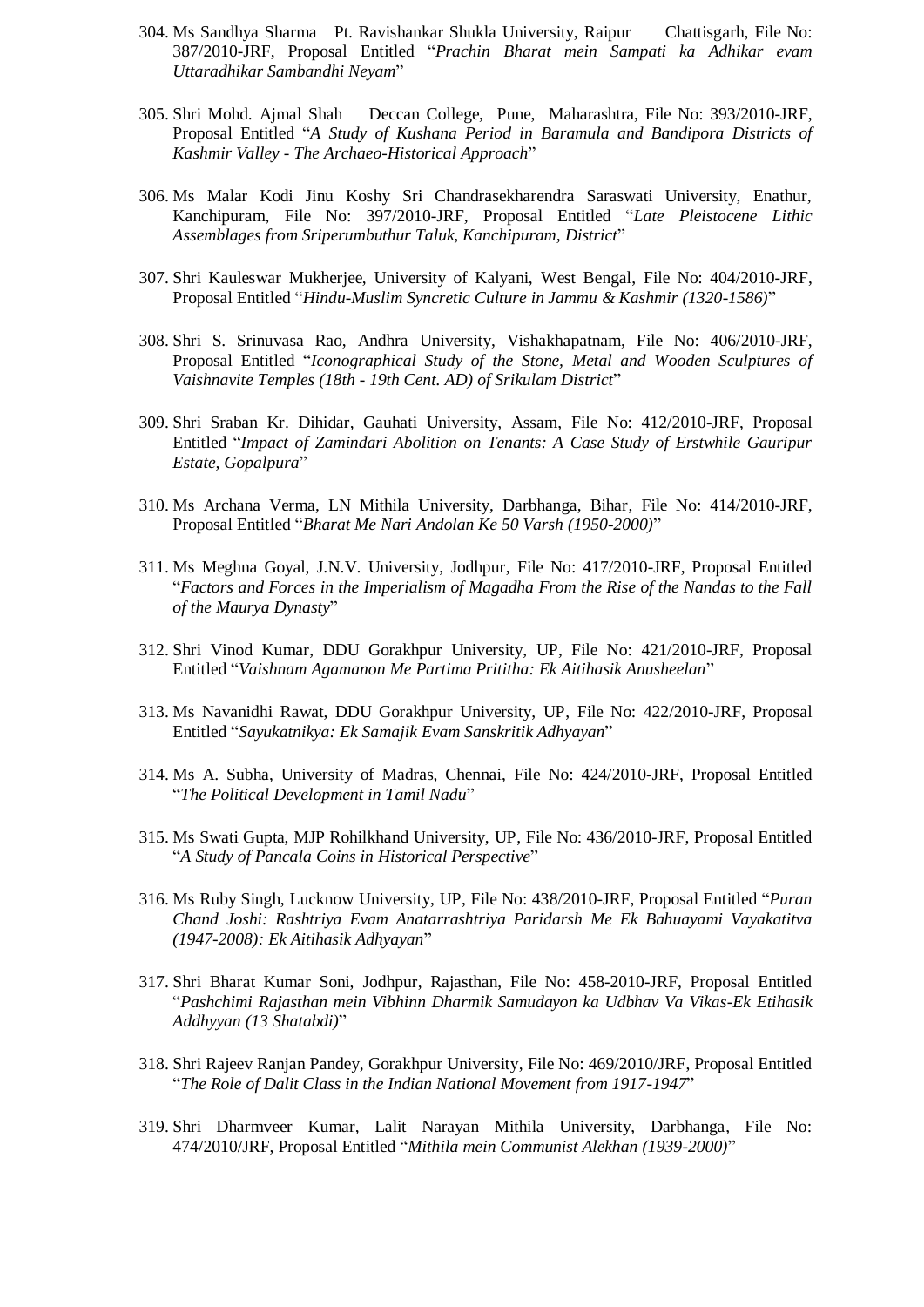- 320. Shri Mallela Sagendra, Sri Krishnadevarya University, Anantpur, A.P., File No: 478/2010/JRF, Proposal Entitled "*Socio Exclusion of Backward Classes in Andhra Pradesh-A Historical Survey of Rayalseena Region*"
- 321. Shri Imranul Haque, Patna University, Patna, File No: 507/2010/JRF, Proposal Entitled "*Socio-Economic Study of Buddhist Pilgrimage in Bihar and Uttar Pradesh (from C.B.C.500-700 A.D.)*"
- 322. Ms. Sudeshna Chaudhary, Gauhati University, Guwahati, File No: 514/2010/JRF, Proposal Entitled "*Heritage Culture of Majuli with Special reference to Dakhinpat Sattra*"
- 323. Sh. Pankaj Dhanger, Kurukshetra University, Kurukshetra, File No: 524/2010/JRF, Proposal Entitled "*Conflicts and Conformity: A Study of Regional Resistance of the Mewatis, the Khokhars and the Bhattis Under the Sultans of Delhi*"
- 324. Shri Dasari Shankar, Shahu Maharaj, Kolhapur, File No: 533/2010/JRF, Proposal Entitled "*The Contribution of Chhatrapathi Shahu Maharaj for Uplift of Waaker Sections in Kolhapur State in 1874-1922 A.D.)*"
- 325. Shri Anthoti Tirupati Rao, Osmania University, Hyderabad, File No: 540/2010/JRF, Proposal Entitled "*A History of Capital Cities in Andhra Pradesh (1000-1948) A.D.)*"
- 326. Shri Jitendra Singh, Jiwaji University, Gwalior, MP, File No: 545/2010/JRF, Proposal Entitled "*Zila Murena ke Nareshwar evam Bateshvar ki Vastukala: Ek Adhyyan*"
- 327. Shri Enistain Edward B., Nesamony Memorial Christian College, Marthandam, Kanyakumari, Tamil Nadu, File No: 547/2010-JRF, Proposal Entitled "*History of Medical Health Services in Tamilnadu 1956-1986*"
- 328. Ms Jyoti Tamta, DDU Gorakhpur University, UP, File No: 549/2010-JRF, Proposal Entitled "*Bharat Me Samajvad Aur Jawaharlal Nehru*"
- 329. Shri Shekhar Harshuardhana, Jai Prakash University, Chapra, Bihar, File No: 563/2010-JRF, Proposal Entitled "*Uttar Bihar Me Yuwaon Ke Rajnitik Evam Samajik Chetna Me Jai Prakash Andolan Ka Yogdan*"
- 330. Shri Bhanwar Lal, University of Rajasthan, Rajasthan, File No: 564/2010-JRF, Proposal Entitled "*Paschimi Rajasthan Ke Kala Sahitya Ke Vikas Me Mahiloyon Ka Yogdan*"
- 331. Shri Pranabjyoti Deka, Guahati University, Guwahati, Assam, File No: 565/2010-JRF, Proposal Entitled "*Themes on Peace and Prosperity in the Aharuveda: A Study*"
- 332. Shri Vikram Makwana, Vikram University, Ujjain, MP, File No: 570/2010-JRF, Proposal Entitled "*Prachin Malwa Se Prapt Maduroyon Ka Vivechanamak Adhyayan (Dusari Sati Isvi Se Trahavi Sati Isvi Tak)*"
- 333. Shri Mithilesh Kumar Sahani, Lalit Narayana Mithila University, Darbhanga, Bihar, File No: 574/2010-JRF, Proposal Entitled "*Mithila Ke Chitrakala Me Lok Jeevan Evam Paryavaran*"
- 334. Ms Nandini Priyadarshini, University of Delhi, Delhi, File No: 579/2010-JRF, Proposal Entitled "*Law, Landrights and Tribal Women: Colonial Chotanagpur c.1850s-c.1920s.*"
- 335. Shri Syed Sheoraz Ali Zaidi, University of Rajasthan, Jaipur, File No: 583/2010-JRF, Proposal Entitled "*Maulana Abdul Kalam Azad Samajik, Sakashinik Va Dharmik Chintan Ke Sandarbh Me*"
- 336. Kumar Varun, BHU, Varanasi, UP, File No: 590/2010-JRF, Proposal Entitled "*Kabir Ke Kavita Aur Lok*"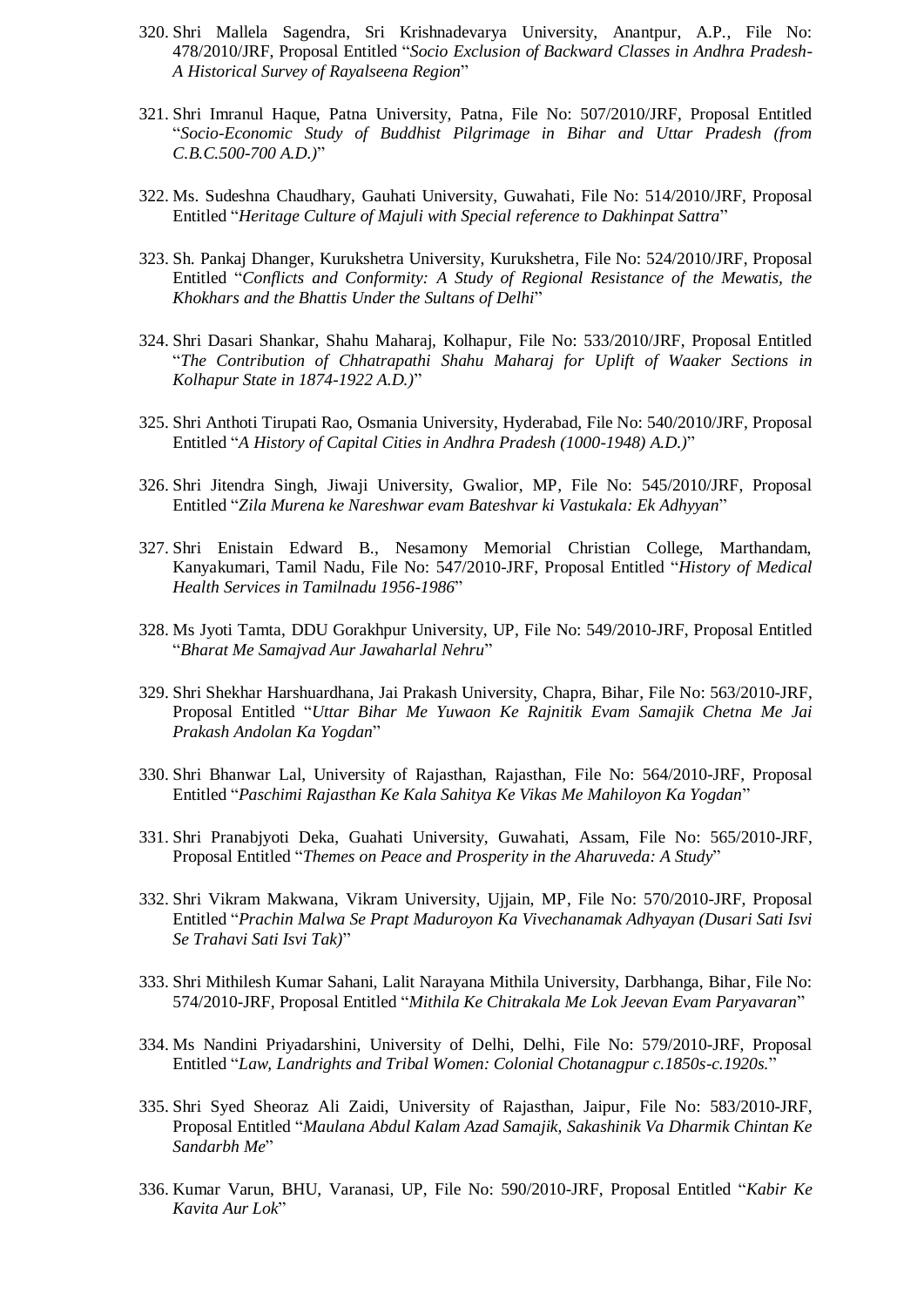- 337. Shri Shailendra Kumar Verma, Devi Ahilya Vishwavidyalaya Indore, M.P., File No: 20- 2011/JRF, Proposal Entitled "*Kanpur ka Shehrikaran - Ek Etihasik Adhyyan (1778-2001 tak)*"
- 338. Ms. H. Santhosha Kumari, M.S. University, Tirunelveli, Tamil Nadu, File No: 36-2011/JRF, Proposal Entitled "*History of Irrigational Development in Kanyakumari District, 1956 to the Present day*"
- 339. Shri Inderjeet Singh Kahlon, Punjab University, Patiala, File No: 40-2011/JRF, Proposal Entitled "*Resistence to the British Dominance in Punjab (1845-49)*"
- 340. Shri Manoranjan Jena, Ravenshav University, Cuttack, File No: 45-2011/JRF, Proposal Entitled "*Archaeological Remins of Najagarh District*"
- 341. Shri Navjak Kumar, B.H.U. University, U.P., File No: 48-2011/JRF, Proposal Entitled "*Upniveshik Bihar mein Jan-Andolan ka Vikas (1917-1937)*"
- 342. Sh. Kokkat Paulose Wilson, M.S. University, File No: 67-2011/JRF, Proposal Entitled "*Contribute of CMI Congregation to education in Kerala*"
- 343. Shri Anaksha Bora, Gauhati University, Guwahati, Assam, File No: 70-2011/JRF, Proposal Entitled "*Indra in the Rgvedic Literature - A Study*"
- 344. Ms. Sudipa Saha, University of Calcutta, Kolkata, West Bengal, File No: 78-2011/JRF, Proposal Entitled "*Cultural Resource Management of the Heritage Crafts with special Emphasis on the Ivony and Couch Shed Carvers of India*"
- 345. Shri Dharmendra Kumar, B.H.U. Varanasi, U.P., File No: 79-2011/JRF, Proposal Entitled "*Jati ke Prashn par Congress ka Drishtikon: Ek Etihasik Addhyyan (1917-1930)*"
- 346. Shri Pinjari Shaikh Salim Shaikh Rajjak(Not mentioned), File No: 82-2011/JRF, Proposal Entitled "*The Cotton Textile Industry in Maharashtra and Pinjari OBC Caste Occupational Society (1854-2000)*"
- 347. Shri Anjan Kumar Chatterjee, Calcutta University, Kolkata, File No: 105-2011/JRF, Proposal Entitled "*Documentation and Presentation of Cultural Heritage of the People of Sikkim - An Analytical Study*"
- 348. Miss Swati Kumari, Lalit Narayan Mithila University, Kameshwaranagar, Darbhanga, File No: 116-2011/JRF, Proposal Entitled "*Migration Pattern in Mithila (1951-2011)*"
- 349. Shri P. Sampath Kumar, University of Madras, Chennai, File No: 119-2011/JRF, Proposal Entitled "*Socio-Economic History of Dharmapuri District in Tamil Nadu from 1065 to 2004*"
- 350. Ms. Priyanka Maheshwari (not mentioned), File No: 124-2011/JRF, Proposal Entitled "*Portrait Paintings of Birds and Animals in Mughal and Pahari Miniature Paintings - A Critical Study*"
- 351. Ms. Sweta, Jai Prakash University, Chapra, Bihar, File No: 142-2011/JRF, Proposal Entitled "*Jharkhand ke Uranv Janjati ka Sanskritik Jivan: Ek Etihasik Andolan (1793-1947)*"
- 352. Ms. Jyoti Mini, Ranchi University, Ranchi, File No: 144-2011/JRF, Proposal Entitled "*Bhartiya Mudraon mein Prateek Chinhon ka Etihasik Adhyyan (600 B.C se 550 E)*"
- 353. Shri T.K. Stantley David, Manonmaniam Sundaram University, Tirunelvelvi (Tamil Nadu), File No: 152-2011/JRF, Proposal Entitled "*Role of South Travancore in Travancore Politics from 1885-1956)*"